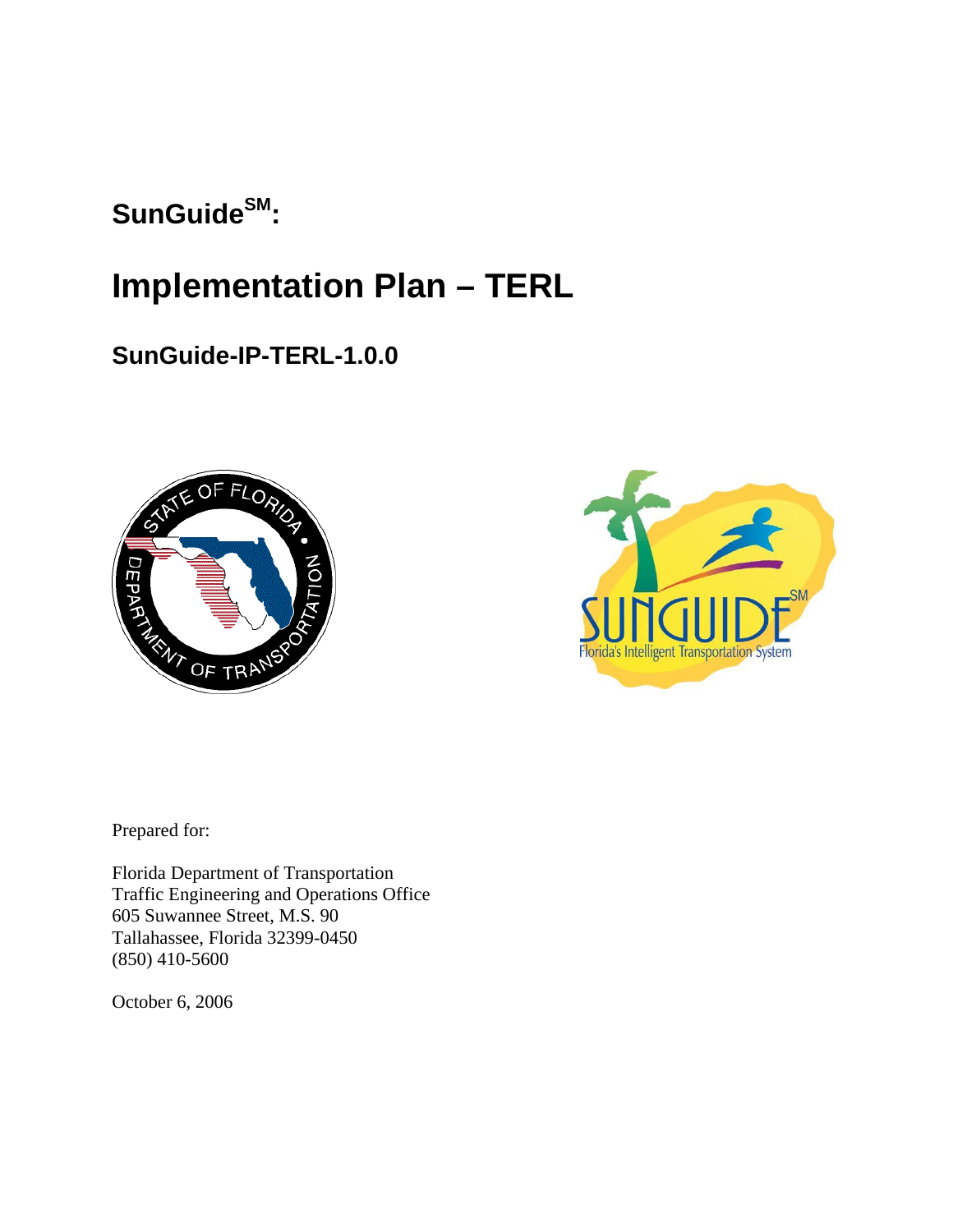| <b>Document Control Panel</b> |                          |                |          |
|-------------------------------|--------------------------|----------------|----------|
| File Name:                    | SunGuide-IP-TERL-1.0.0   |                |          |
| File Location:                | SunGuide CM Repository   |                |          |
| CDRL:                         | n/a                      |                |          |
|                               | <b>Name</b>              | <b>Initial</b> | Date     |
| Created By:                   | Steve Dellenback, SwRI   | <b>SWD</b>     | 9/25/06  |
|                               | Robert Heller, SwRI      | <b>RWH</b>     | 9/25/06  |
| Reviewed By:                  | Steve Dellenback, SwRI   | <b>SWD</b>     | 10/02/06 |
|                               | David Chang, PBS&J       | <b>DYC</b>     | 10/03/06 |
|                               | Robert Mastascusa, PBS&J | <b>RNM</b>     | 10/03/06 |
|                               | Ron Meyer, PBS&J         | <b>REM</b>     | 10/03/06 |
|                               | Liang Hsia, FDOT TERL    | <b>LYH</b>     | 10/03/06 |
|                               |                          |                |          |
|                               |                          |                |          |
|                               |                          |                |          |
|                               |                          |                |          |
|                               |                          |                |          |
| Modified By:                  | Robert Heller, SwRI      | <b>RWH</b>     | 10/05/06 |
|                               |                          |                |          |
|                               |                          |                |          |
|                               |                          |                |          |
| Completed By:                 |                          |                |          |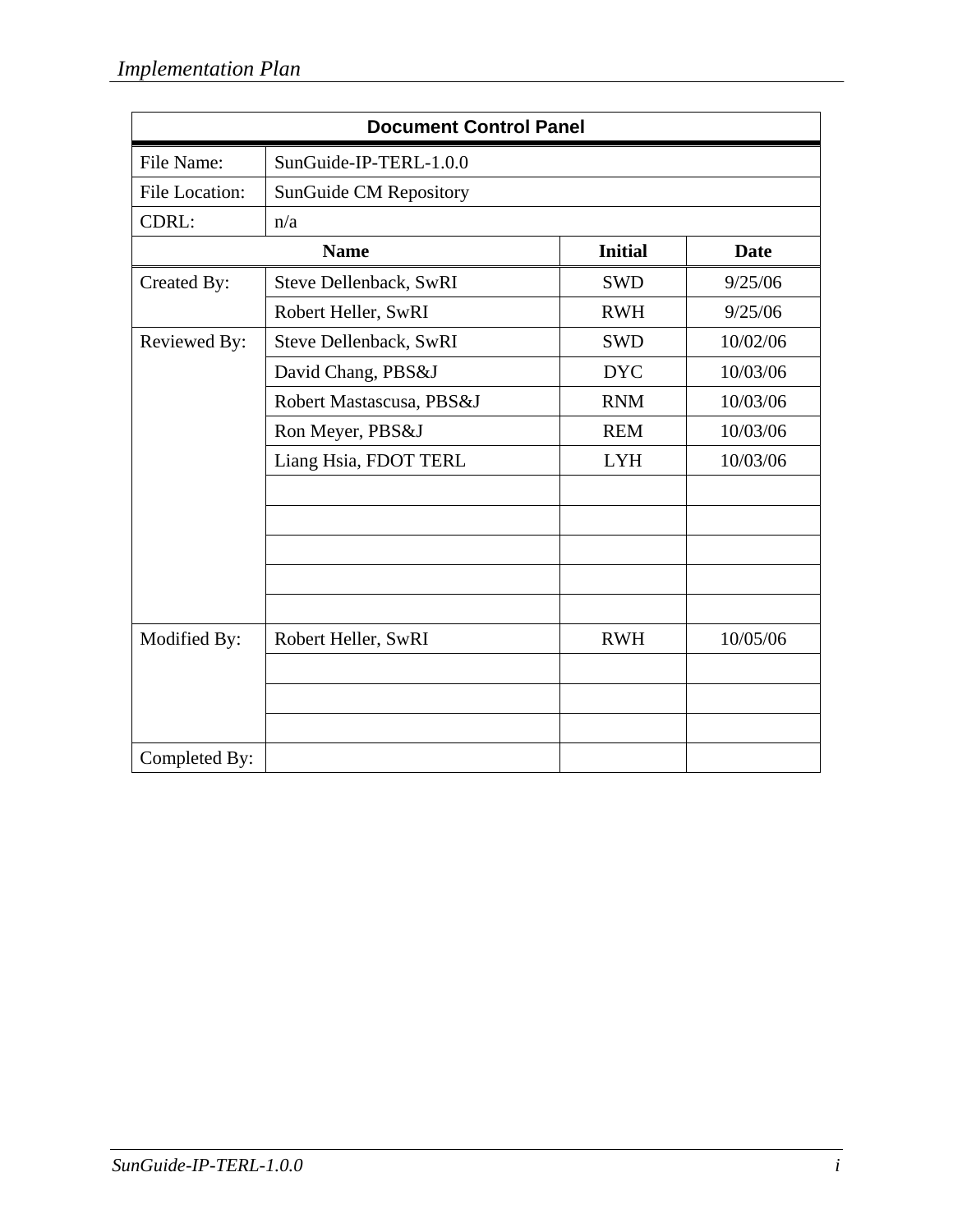# **Table of Contents**

| 1.    |  |
|-------|--|
| 1.1   |  |
| 1.2   |  |
| 1.3   |  |
| 1.4   |  |
| 2.    |  |
| 2.1   |  |
| 2.2   |  |
| 2.2.1 |  |
| 2.2.2 |  |
| 2.2.3 |  |
| 2.2.4 |  |
| 2.2.5 |  |
| 2.3   |  |
| 2.3.1 |  |
| 2.3.2 |  |
| 2.3.3 |  |
| 2.3.4 |  |
| 2.4   |  |
| 2.4.1 |  |
| 2.4.2 |  |
| 2.5   |  |
| 2.6   |  |
| 3.    |  |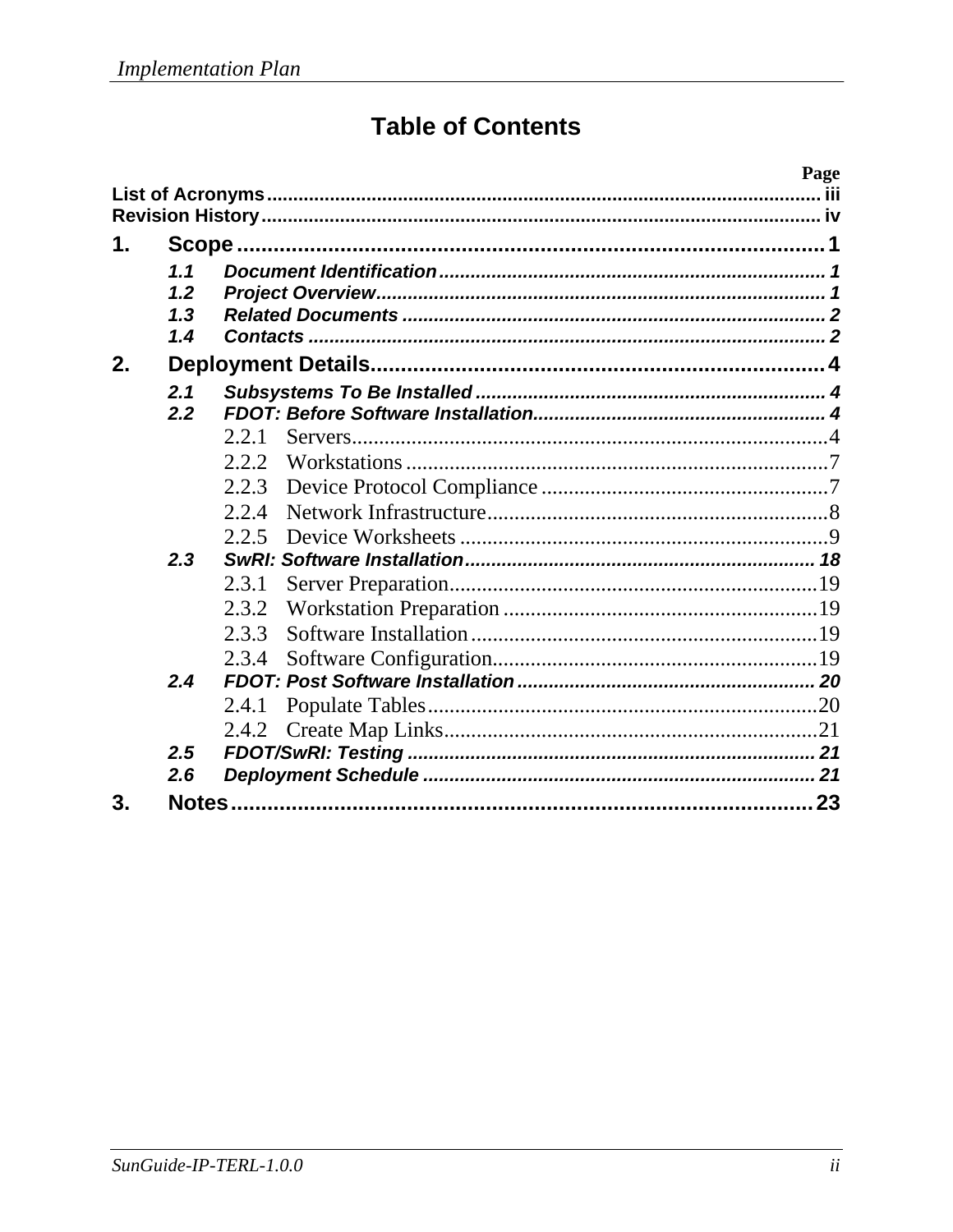# **List of Acronyms**

|                      | CCTV Closed Circuit Television                                |
|----------------------|---------------------------------------------------------------|
|                      | ConOps Concept of Operations                                  |
|                      | CSE Computer Sizing Estimates                                 |
|                      | DMSDynamic Message Sign                                       |
| EH Executive Handler |                                                               |
|                      | FDOT Florida Department of Transportation                     |
|                      | GUI Graphical User Interface                                  |
|                      | HAR Highway Advisory Radio                                    |
|                      | IISInternet Information Server                                |
|                      | IMIncident Management                                         |
|                      | IMS Inventory Management Subsystem                            |
|                      | IP Implementation Plan                                        |
|                      | ITSIntelligent Transportation Systems                         |
|                      | IV&V Independent Verification and Validation                  |
|                      |                                                               |
|                      |                                                               |
|                      | NTCIP National Transportation Communications for ITS Protocol |
|                      | PLC Programmable Logic Controller                             |
|                      | RMS Ramp Metering Subsystem                                   |
| RQ Ramp Queue        |                                                               |
|                      | RWISRoadway Weather Information System                        |
|                      | SATPSoftware Acceptance Test Plan                             |
|                      | SDDSoftware Design Document                                   |
|                      | SICP Software Integration Case Procedures                     |
|                      | SIPSoftware Integration Plan                                  |
|                      | SRS Software Requirements Specification                       |
|                      | STPSoftware Test Procedures                                   |
|                      | SUMSoftware User's Manual                                     |
|                      | SwRI Southwest Research Institute                             |
|                      | TCP/IPTransmission Control Protocol/Internet Protocol         |
|                      | TERLTraffic Engineering Research Laboratory                   |
|                      | TMCTransportation Management Center                           |
|                      | TSSTransportation Sensor Subsystem                            |
| TvTTravel Time       |                                                               |
|                      |                                                               |
| VS Video Switching   |                                                               |
|                      |                                                               |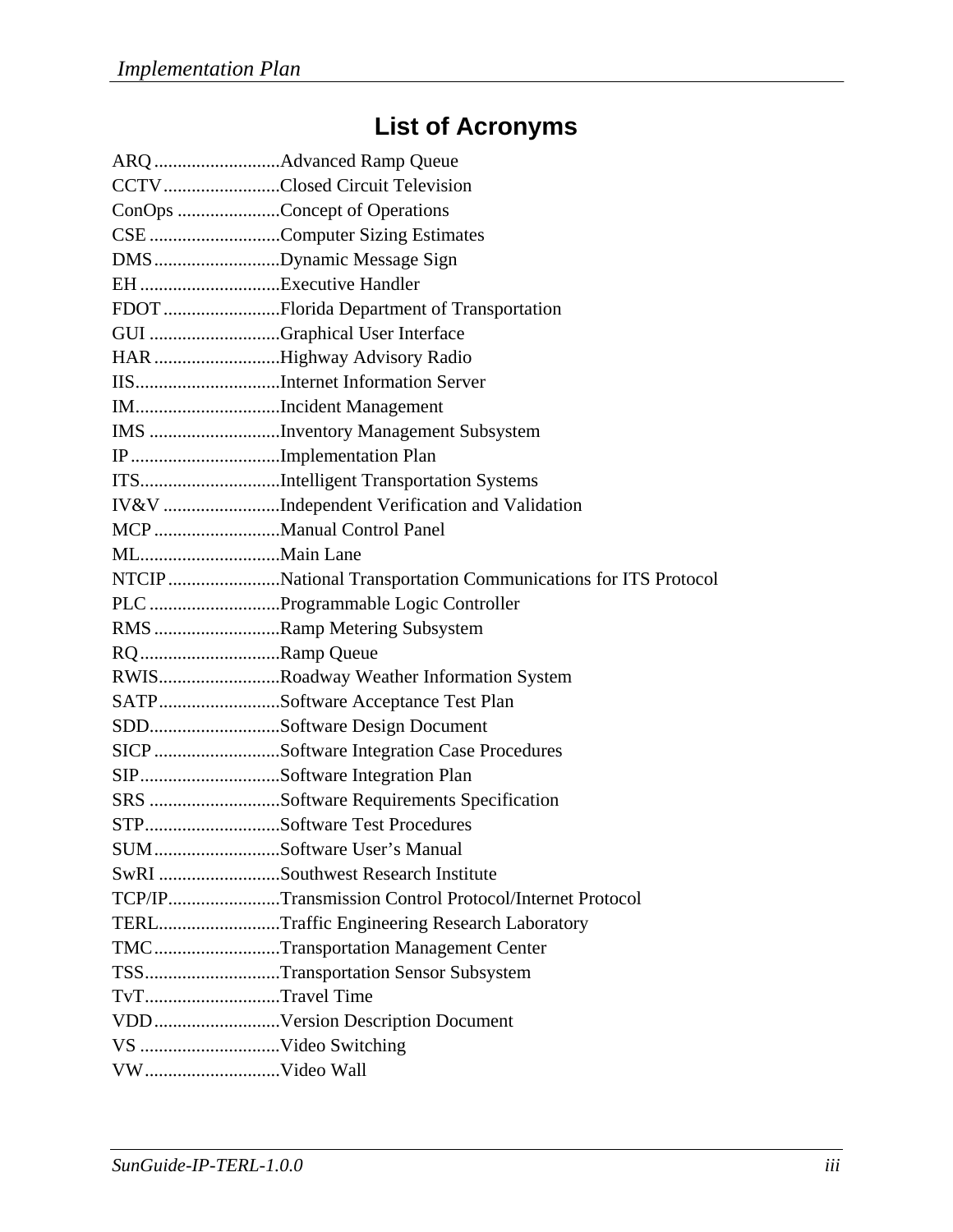| <b>Revision</b> | <b>Date</b>     | <b>Changes</b>                                                                                                                                |
|-----------------|-----------------|-----------------------------------------------------------------------------------------------------------------------------------------------|
| $1.0.0$ -Draft  | October 2, 2006 | Initial Release.                                                                                                                              |
| 1.0.0           | October 6, 2006 | Revised server configurations; indicated SMTP server is<br>optional; updated information regarding the roadgeek<br>font and config.xml files. |

# **REVISION HISTORY**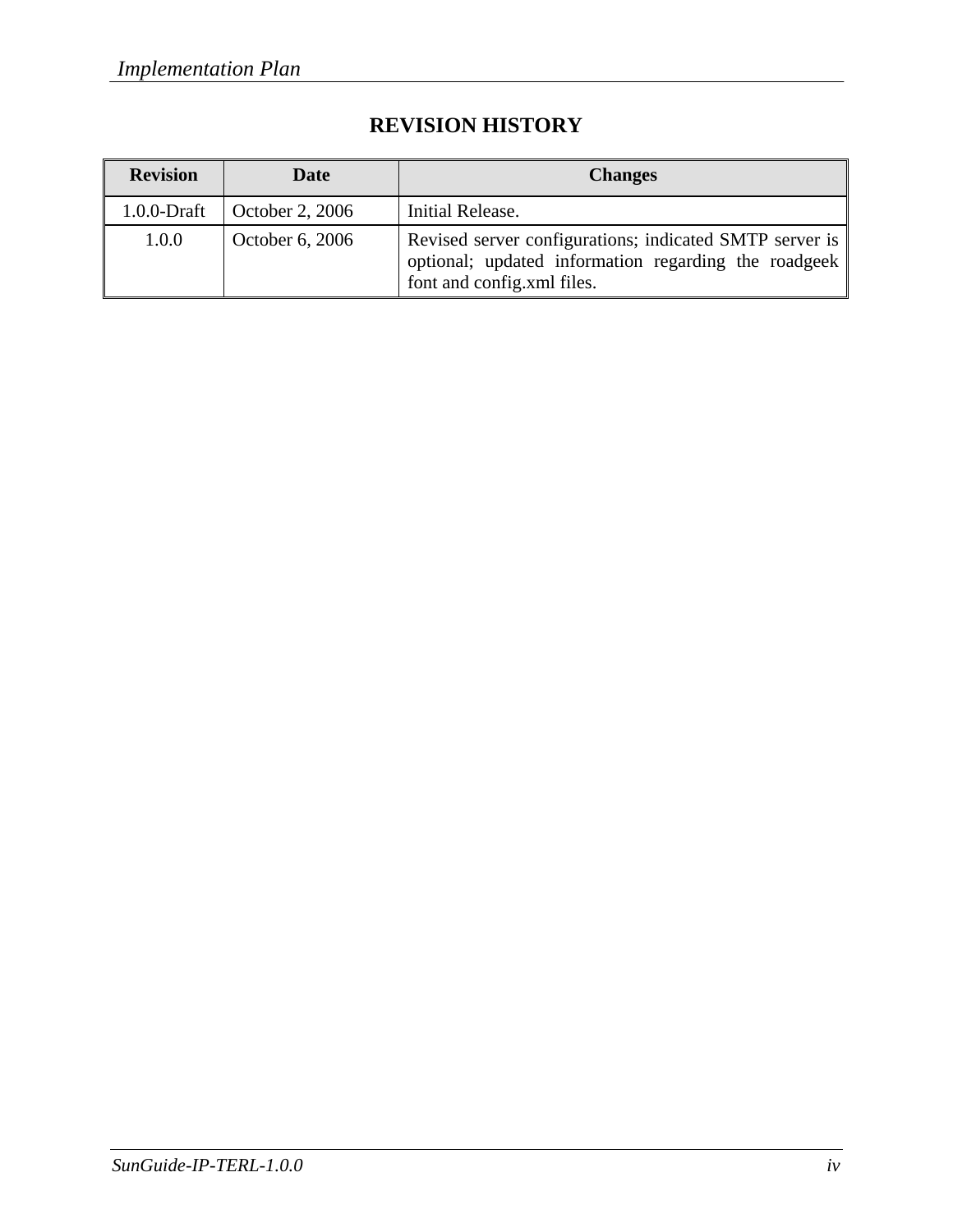# **1. Scope**

# *1.1 Document Identification*

This document serves as the Implementation Plan (IP) for the SunGuide<sup>SM</sup> software specific to the Traffic Engineering Research Laboratory (TERL). The TERL does not represent a "traditional" Traffic Management Center since it will not be regularly control a significant number of Intelligent Transportation System (ITS) devices; a result, this Implementation Plan is different from how SunGuide<sup>SM</sup> is deployed in the Districts because fewer servers are required to operate the system.

# *1.2 Project Overview*

The Florida Department of Transportation (FDOT) is conducting a program that is developing SunGuide<sup>SM</sup> software. The SunGuide<sup>SM</sup> software is a set of Intelligent Transportation System (ITS) software that allows the control of roadway devices as well as information exchange across a variety of transportation agencies. The goal of the SunGuide<sup>SM</sup> software is to have a common software base that can be deployed throughout the state of Florida. The SunGuide<sup>SM</sup> software development effort is based on ITS software available from both the states of Texas and Maryland; significant customization of the software is being performed as well as the development of new software modules. The following figure provides a graphical view of the software to be developed:



**Figure 1.1 - High-Level Architectural Concept**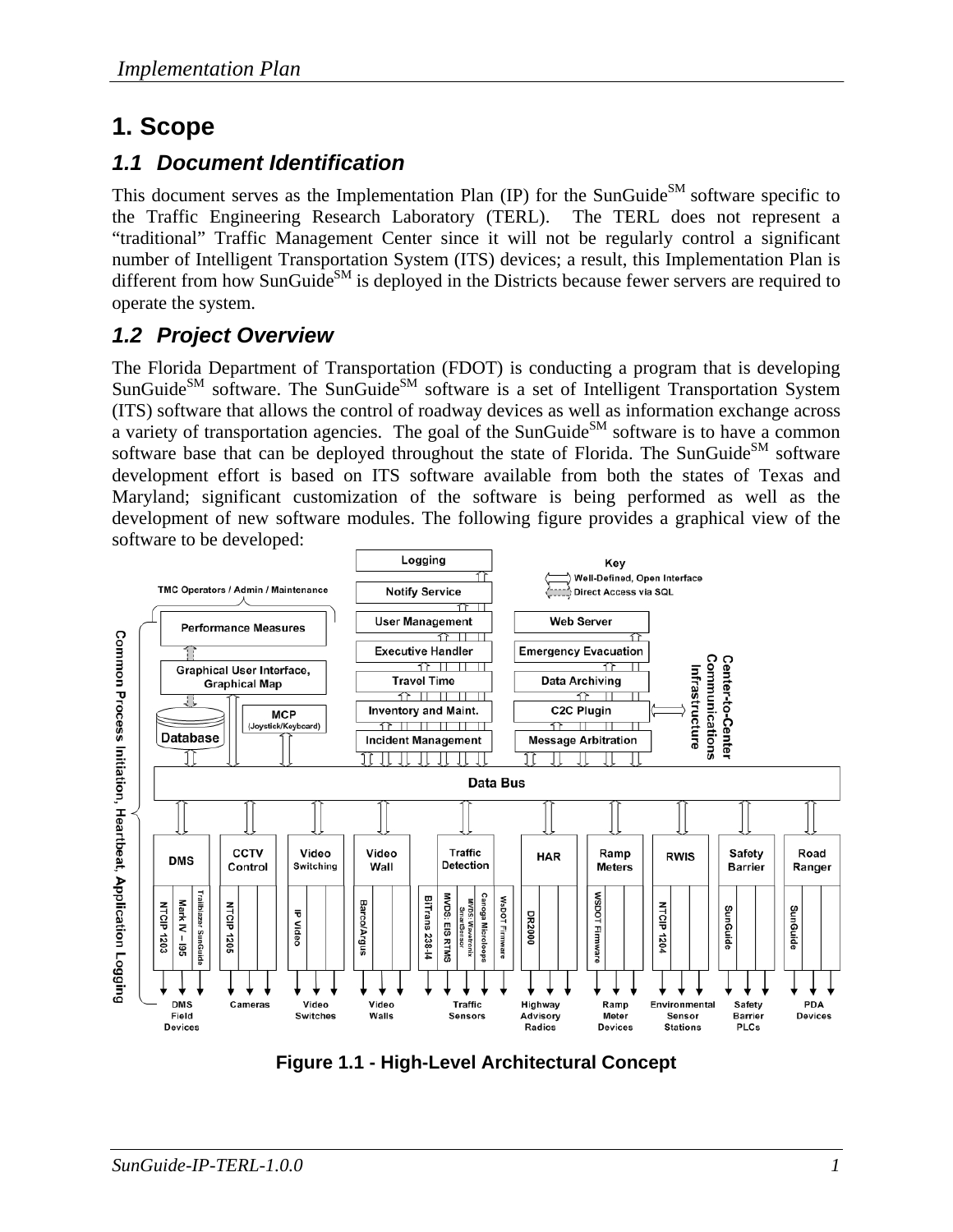The SunGuide<sup>SM</sup> development effort spans approximately two years. After the development, the software will be deployed to a number of Districts and Expressway Authorities throughout Florida and support activities will be performed.

# *1.3 Related Documents*

The following documents were used to develop this document:

- SwRI Qualification Response: *Response to the Invitation to Negotiate (ITN): Statewide Transportation Management Center Software Library System, Negotiation Number: ITN-DOT-02/03-9025-RR,* SwRI Proposal No. 10-35924, dated: November 18, 2002.
- SwRI Technical Proposal: *Technical Proposal for Invitation to Negotiate (ITN)*: *Statewide Transportation Management Center Software Library System, Negotiation Number: ITN-DOT-02/03-9025-RR,* SwRI Proposal No. 10-35924, dated: January 31, 2003.
- SwRI Cost Proposal: *Cost Proposal for Invitation to Negotiate (ITN): Statewide Transportation Management Center Software Library System, Negotiation Number: ITN-DOT-02/03-9025-RR,* SwRI Proposal No. 10-35924, dated: January 31, 2003.
- SwRI BAFO letter: *Southwest Research Institute® Proposal No. 10-35924, "Invitation to Negotiate (ITN): Statewide Transportation Management Center Software Library System", Reference: Negotiation Number: ITN-DOT-02/03-9025-RR*, dated: May 5, 2003.
- FDOT procurement document: *Invitation To Negotiate (ITN)*, *Negotiation Number: ITN DOT-02/03-9025-RR, Statewide Transportation Management Center Software Library System*, dated: October 21, 2002.
- FDOT Scope of Services: *Statewide Transportation Management Center Software Library System: Scope of Services,* September 22, 2003.
- FDOT Requirements Document: *Statewide Transportation Management Center Software Library System: Requirements Specification,* June 3, 2003.
- Southwest Research Institute, *TMC Software Study*, November 15, 2001.
- Southwest Research Institute, *Introduction to an Operational Concept For the Florida Statewide Library*, FDOT – OCD – 1.0, March 31, 2002.
- World Wide Web Consortium (W3) website: http://www.w3.org.
- SunGuide<sup>SM</sup> Project website: http://sunguide.datasys.swri.edu.

# *1.4 Contacts*

The following are contact persons for the SunGuide<sup>SM</sup> software project:

- Elizabeth Birriel, ITS Central Office, **elizabeth.birriel@dot.state.fl.us**, 850-410-5606
- Trey Tillander, FDOT SunGuide<sup>SM</sup> Project Manager, trey.tillander@dot.state.fl.us, 850-410-5617
- John Bonds, Senior ITS Specialist, jbonds@pbsj.com, 408-873-2514
- David Chang, ITS Specialist, David.Chang@dot.state.fl.us, 850-410-5622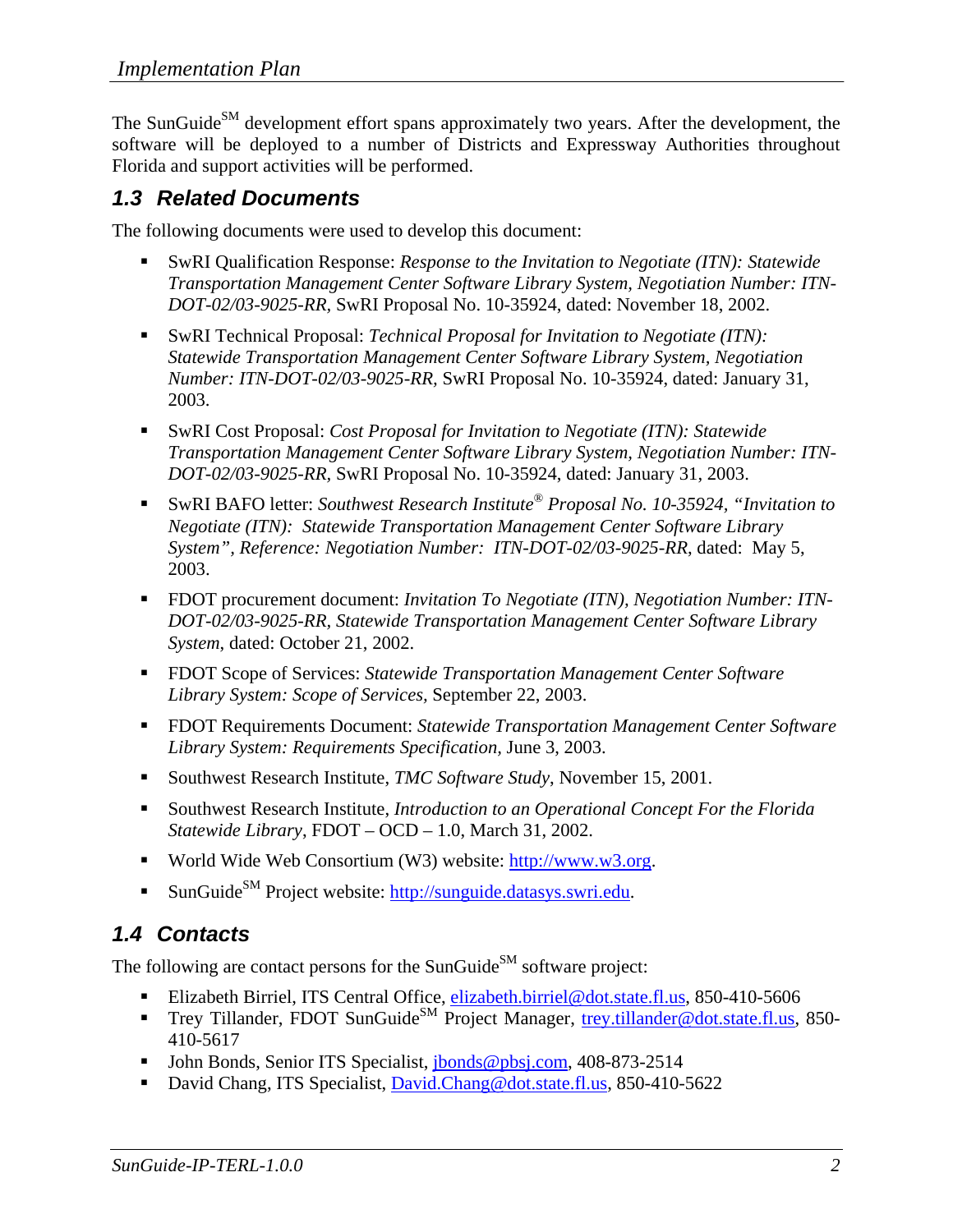- Steve Dellenback, SwRI Project Manager, sdellenback@swri.org, 210-522-3914
- Robert Heller, SwRI Software Project Manager, rheller@swri.org, 210-522-3824

The following are contacts that will be used by the SunGuide<sup>SM</sup> software project team to assure consistency with other FDOT projects and FDOT procedures:

- Liang Hsia, FDOT TERL, liang.hsia@dot.state.fl.us, 850-410-5615
- John Fain, FDOT, Comptroller, john.fain@dot.state.fl.us, 850-921-7332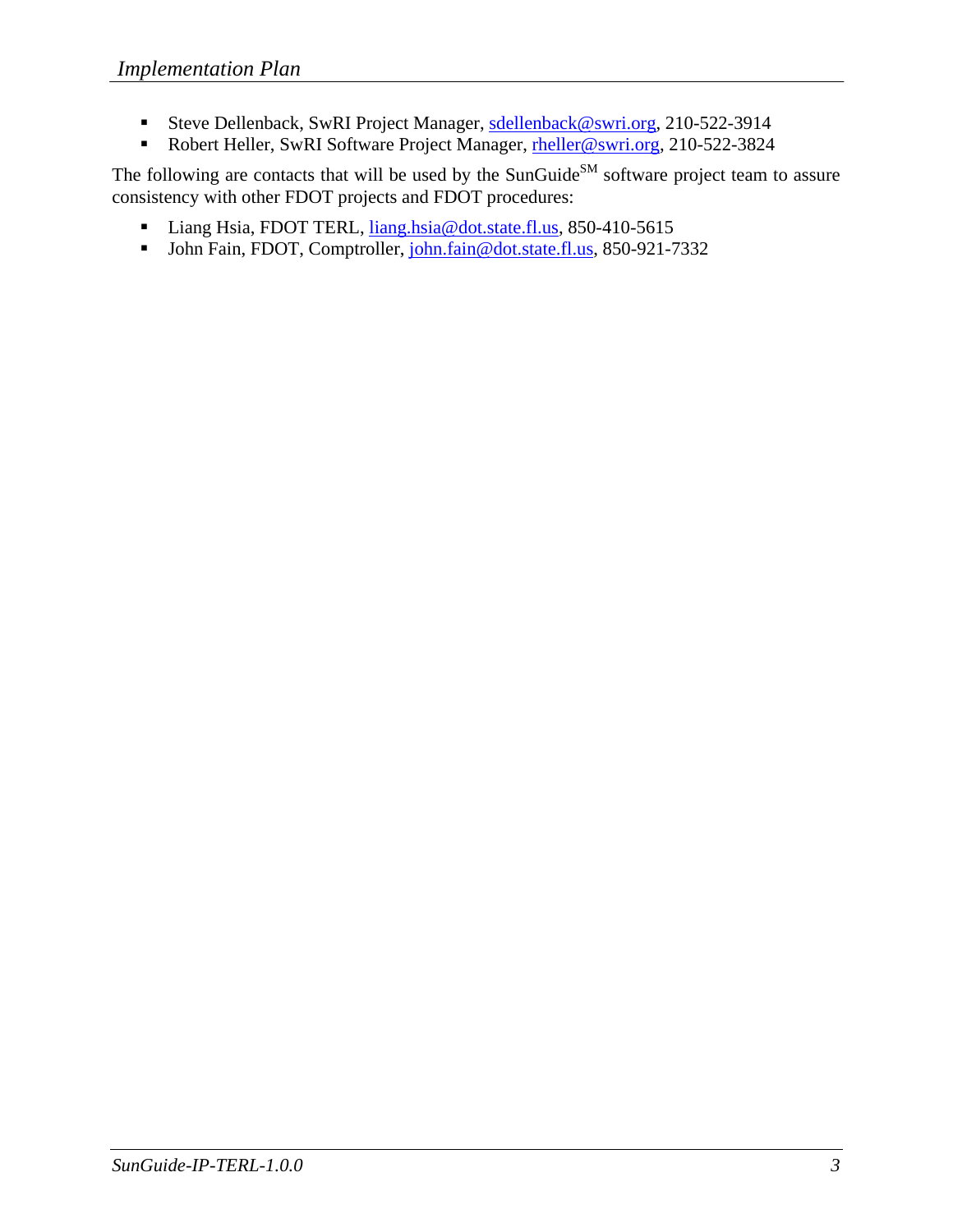# **2. Deployment Details**

The following documents should be available to FDOT staff as they prepare for a SunGuide<sup>SM</sup> deployment (the most recent versions are available on the project web site):

- Computer Sizing Estimates (CSE)
- Concept of Operations (ConOps)
- Software Requirements Specification (SRS)
- Software Design Document (SDD)
- Version Description Document (VDD)
- Software User's Manual (SUM)
- Software Integration Plan (SIP)
- Software Acceptance Test Plan (SATP)
- Software Integration Case Procedures (SICP)

# *2.1 Subsystems To Be Installed*

The following SunGuide<sup>SM</sup> subsystems will be installed for the deployment at the TERL:

- Administrative Editor
- Executive Handler
- Status Logger
- Data Bus
- Graphical User Interface/Map (GUI)
- Closed Circuit Television (CCTV)
- Dynamic Message Sign (DMS)
- Video Switching (VS)
- Video Wall (VW)
- Transportation Sensor Subsystem (TSS)
- Incident Management (IM)
- Ramp Metering (RM)
- Roadway Weather Information Systems (RWIS)
- Highway Advisory Radio (HAR)
- Data Archive (DA)
- Safety Barrier (SB)
- Web Server (WS)
- Emergency Evacuation (EE)
- Center-to-Center (C2C)
- Maintenance Management Subsystem (MMS)

# *2.2 FDOT: Before Software Installation*

The following sections describe the activities that FDOT staff needs to perform prior to the SunGuide<sup>SM</sup> software deployment.

### *2.2.1 Servers*

The following table is extracted from the SunGuide<sup>SM</sup> *Computer Sizing Estimates* document and is used to quantify the number of SunGuide $^{SM}$  application servers required based on the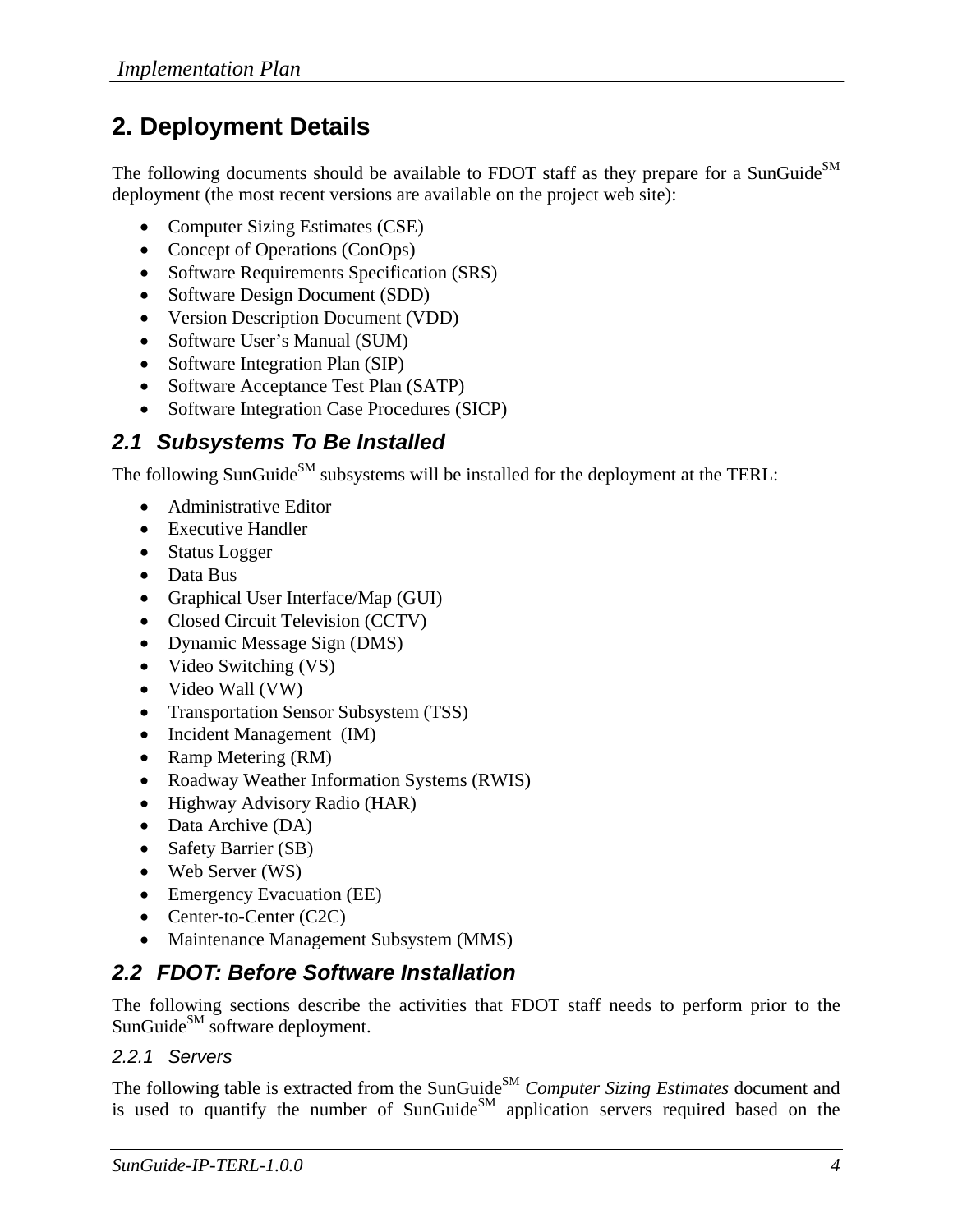subsystems to be installed. The TERL is a unique installation in that it is not an operational deployment, as a result, when this table was filled out the data was entered with a perspective of deploying each of the available SunGuide<sup>SM</sup> subsystems (i.e. have "one" of everything). This allows TERL to be a test and demonstration facility.

| SunGuide <sup>SM</sup> Subsystem                          | <b>Number of</b><br><b>Servers</b><br><b>Required</b> | <b>TERL</b><br><b>Deployment</b> |
|-----------------------------------------------------------|-------------------------------------------------------|----------------------------------|
| <b>Status Logger</b>                                      | 0.1                                                   | 0.1                              |
| <b>Data Bus</b>                                           |                                                       |                                  |
| Base system up to 500 ITS devices                         | 0.5                                                   | 0.5                              |
| Over 500 devices                                          | 0.5                                                   | $\overline{0}$                   |
| <b>User Interface</b>                                     |                                                       |                                  |
| For every 10 users simultaneously logged in               | 0.5                                                   | 0.5                              |
| <b>DMS</b> (includes MAS)                                 |                                                       |                                  |
| Base subsystem                                            | 0.5                                                   | 0.5                              |
| For every 100 TCP/IP connected signs                      | 0.5                                                   | 0.5                              |
| For every 50 dialup signs (assumes 5 modems)              | 0.5                                                   | $\overline{0}$                   |
| <b>CCTV Control (includes Manual Control Panel [MCP])</b> |                                                       |                                  |
| Base subsystem                                            | 0.25                                                  | 0.25                             |
| For every 10 users simultaneously controlling cameras     | 0.25                                                  | 0.25                             |
| <b>Video Switching</b>                                    |                                                       |                                  |
| Base subsystem                                            | 0.50                                                  | 0.5                              |
| For every 10 users simultaneously switching video         | 0.1                                                   | 0.1                              |
| <b>Video Wall</b>                                         |                                                       |                                  |
| Base subsystem                                            | 0.25                                                  | 0.25                             |
| For each Barco/Argus Controller                           | 0.1                                                   | 0.1                              |
| <b>TSS</b>                                                |                                                       |                                  |
| Base subsystem                                            | 0.25                                                  | 0.25                             |
| For every 300 detectors                                   | 0.5                                                   | 0.5                              |
| <b>Incident Management</b>                                |                                                       |                                  |
| Base subsystem for up to 20 concurrent incidents          | 0.25                                                  | 0.25                             |
| For each 20 concurrent incidents over the base amount     | 0.25                                                  | $\Omega$                         |
| <b>Ramp Metering</b>                                      |                                                       |                                  |
| Base subsystem                                            | 0.50                                                  | 0.50                             |
| For every 20 ramps                                        | 0.25                                                  | 0.25                             |
| <b>Roadway Weather Information System (RWIS)</b>          |                                                       |                                  |
| Base subsystem                                            | 0.25                                                  | 0.25                             |
| For every 50 TCP/IP connected sensors                     | 0.25                                                  | 0.25                             |
| <b>Highway Advisory Radio (HAR)</b>                       |                                                       |                                  |
| Base subsystem                                            | 0.25                                                  | 0.25                             |
| For every 50 HARs                                         | 0.1                                                   | 0.1                              |
| <b>Archive</b>                                            |                                                       |                                  |
| Base subsystem                                            | 0.5                                                   | 0.5                              |
| <b>Safety Barrier</b>                                     |                                                       |                                  |
| <b>Base Subsystem</b>                                     | 0.1                                                   | 0.1                              |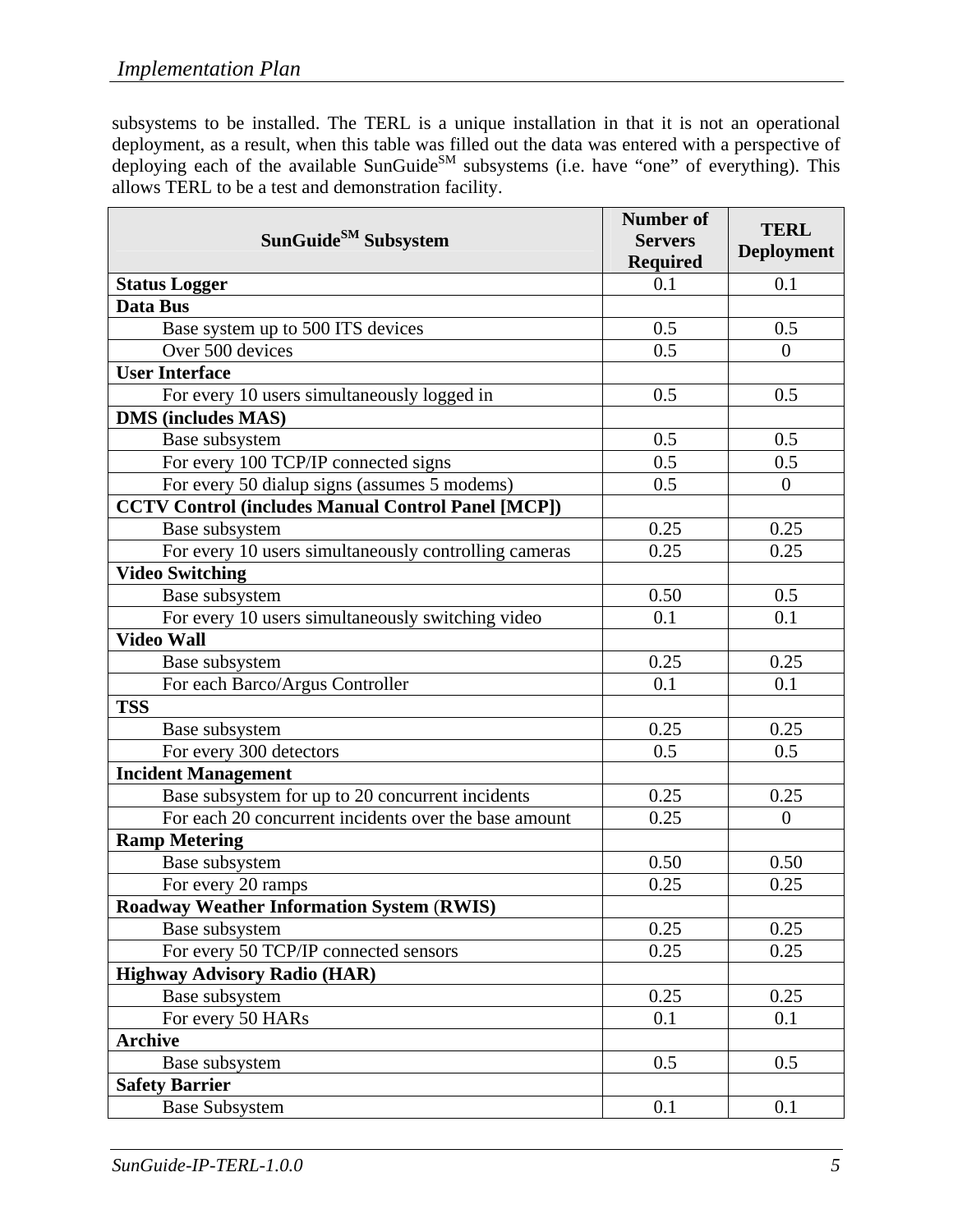| SunGuide $^{SM}$ Subsystem                              | Number of<br><b>Servers</b><br><b>Required</b> | <b>TERL</b><br><b>Deployment</b> |
|---------------------------------------------------------|------------------------------------------------|----------------------------------|
| For every 50 Barriers                                   | 0.1                                            | 0.1                              |
| <b>Travel Time (TvT)</b>                                |                                                |                                  |
| <b>Base Subsystem</b>                                   | .0.5                                           | 0.5                              |
| Web Servers (should be protected with a firewall)       |                                                |                                  |
| General Web server                                      | 1.0                                            | 1.0                              |
| Center-to-Center interface server                       | 0.5                                            | 0.5                              |
| <b>Emergency Evacuation</b>                             | 0.5                                            | 0.5                              |
| Maintenance Management Systems                          | 0.5                                            | 0.5                              |
| Total SunGuide <sup>SM</sup> Application Servers Needed |                                                | 9.85                             |

The above analysis suggests that 9.85 servers would be needed to support the SunGuide $^{SM}$ installation (this if it were to be an operation center). Southwest Research Institute<sup>®</sup> (SwRI<sup>®</sup>) has demonstrated many times that  $ALL$  of SunGuide<sup>SM</sup> can operate on two relative low capability laptops. Given the research and test nature of the TERL, SwRI recommends that four (4) servers be used for the deployment.

The following software needs to be installed on the servers before the software installation team arrives on-site:

• Microsoft Standard Server 2003 (no service packs) with all current updates from Microsoft

The software installation team assumes that FDOT will have licenses and installation media available for the following products:

- Microsoft Standard Server 2003
- Oracle 10g, version 10.1.0.2.0
- Barco Apollo API

The SunGuide<sup>SM</sup> software will be installed and configured on the following machines (the recommendations are based on the current number of devices and the number of devices expected in the future):

- $\bullet$  SG-SVR-01:
	- o Oracle 10g
	- o Connection Manager
	- o Notify Manager
	- o GUI Preference Manager
	- o User Interface (IIS)
	- o Data archiving
- $\bullet$  SG-SVR-02:
	- o Status Logger
	- o DMS (and drivers)
	- o MAS
	- o Inventory Maintenance Systems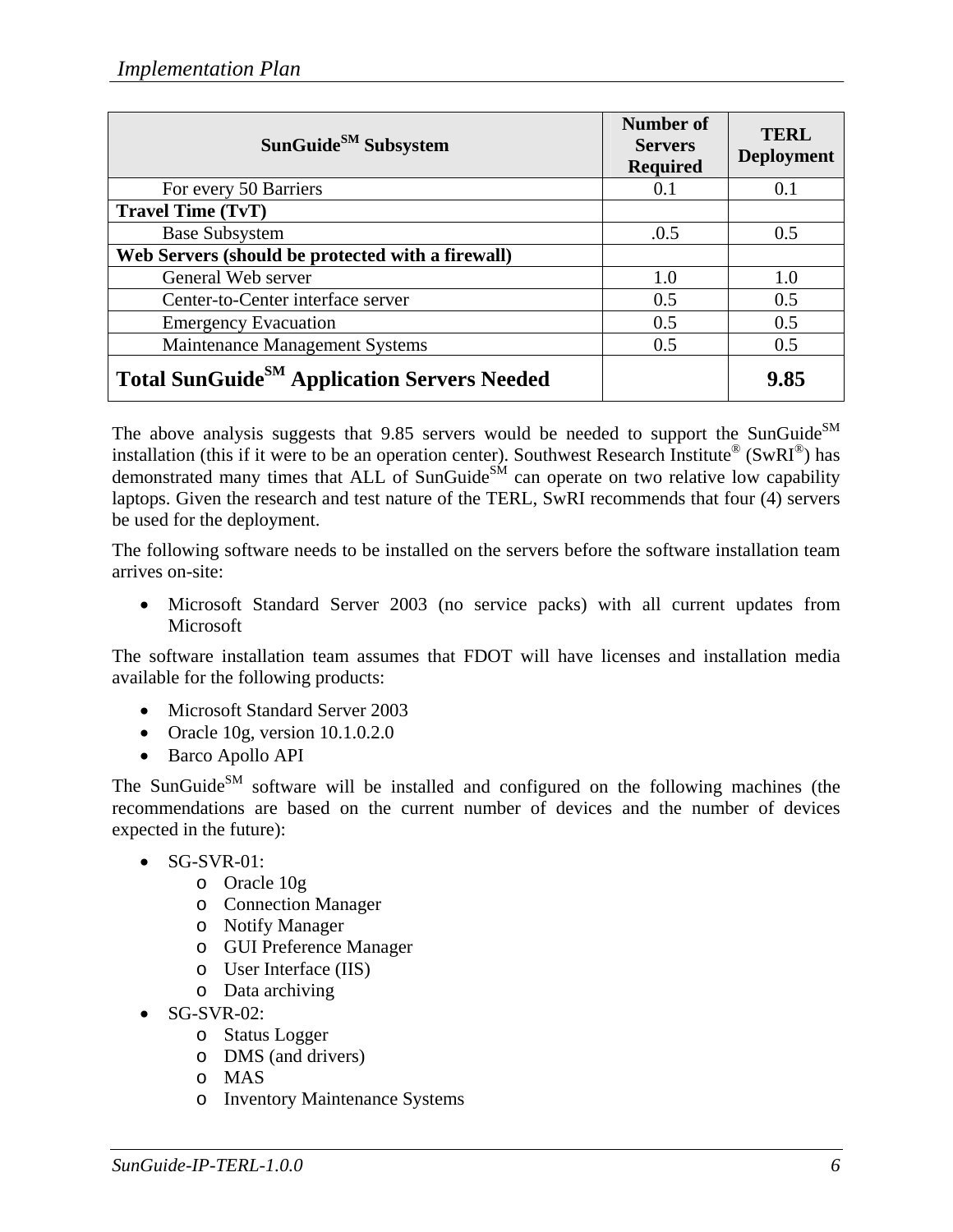- o Travel Time
- o Safety Barrier
- o Incident Management
- SG-SVR-03:
	- o Databus
	- o MCP Manager
	- o MCP
	- o Video Wall
	- o CCTV (and drivers)
	- o Video Switching
	- o TSS (and drivers)
	- o Ramp Metering
	- o RWIS (and drivers)
- SG-SVR-04: (this may be exposed to Districts or agencies outside of the TERL for data exchange):
	- o Center-to-Center infrastructure
	- o Web Server (IIS)
	- o Emergency Evacuation Server

As previously indicated, all of the applications servers could be combined to a single server if there are limits on available servers. SwRI would recommend installing the C2C components and web servers on a separate computer in the event that the TERL wishes to exchange data with outside systems (this configuration is easier to protect with a firewall).

#### *2.2.2 Workstations*

The following software must be installed on each workstation that will access the SunGuide<sup>SM</sup> software:

- Microsoft Windows XP, Service Pack 2
- Microsoft Internet Explorer 6.01 or greater
- Adobe SVG Viewer 3.0 (can be downloaded at no charge from the Adobe website)

### *2.2.3 Device Protocol Compliance*

For the devices being deployed, FDOT needs to verify that the protocol used by the devices to be controlled by the SunGuide<sup>SM</sup> software is compliant to the following protocols (these have been tested with SunGuide<sup>SM</sup> at the SwRI development laboratory):

| <b>Subsystem</b>                                | <b>Protocol Reference</b>                           |
|-------------------------------------------------|-----------------------------------------------------|
| <b>DMS</b>                                      | NTCIP 1203, FDOT MIB (Sep 2001)                     |
| <b>DMS</b>                                      | Mark IV - 195: Document Number A316111-102 REV.     |
|                                                 | A8 (June 26, 2001)                                  |
| <b>DMS</b>                                      | SunGuide Trailblazer                                |
| <b>CCTV Control</b>                             | NTCIP 1205 v01.08 Amendment 1 v01.08 (August 2004)  |
| Video Switching: IP Video VBrick 4200/5200      |                                                     |
| Video Switching: IP Video Teleste IDP301/IDE301 |                                                     |
|                                                 | Video Switching: IP Video Coretec VCX2400D/VCX2400E |
| Video Switching: IP Video   iMpath i1000/i4100  |                                                     |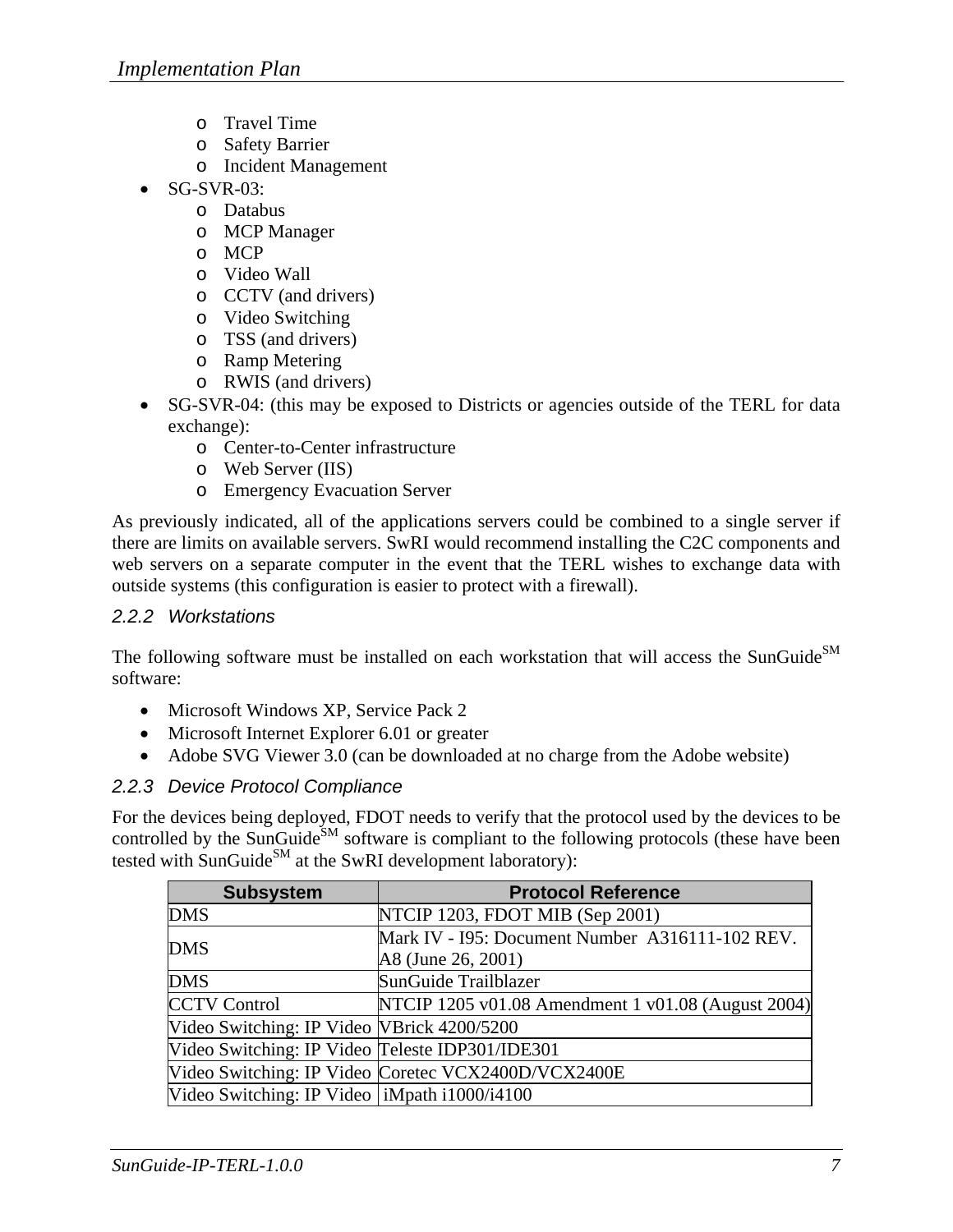| <b>Subsystem</b>          | <b>Protocol Reference</b>                        |
|---------------------------|--------------------------------------------------|
| Video Switching: IP Video | Cornet Technology iVDO Streamer 2/4D / iVDO      |
|                           | Streamer 2/4E                                    |
| Video Wall                | <b>Barco/Argus Apollo</b>                        |
| <b>Traffic Detection</b>  | BiTrans B238-I4                                  |
| <b>Traffic Detection</b>  | EIS RTMS, Issue 2 (April 2003)                   |
|                           | Wavetronix RTMS: SS105 SmartSensor Data Protocol |
| <b>Traffic Detection</b>  | V2.02                                            |
| <b>Traffic Detection</b>  | Canoga Microloops, TM-2003-8 (June 2003)         |
| <b>HAR</b>                | Highway Information Systems DR2000               |
| <b>Ramp Meters</b>        | WSDOT 170 Firmware                               |
| <b>RWIS</b>               | NTCIP 1204 v02.18 (April 2004)                   |

### *2.2.4 Network Infrastructure*

The following sections described the network infrastructure that must be in place prior to installation of the SunGuide $^{SM}$  software.

## **2.2.4.1 Hardware**

Due to the client/server nature of the SunGuide<sup>SM</sup> software, TCP/IP is used to exchange data between application servers. Due to the web based implementation of the SunGuide $\tilde{S}^{M}$  user interface, each SunGuide<sup>SM</sup> workstation requires  $TCP/IP$  access to the SunGuide<sup>SM</sup> application servers. FDOT needs to verify that  $TCP/IP$  connectivity exists between all SunGuide<sup>SM</sup> application severs and  $SunGuide<sup>SM</sup> workstations.$ 

Early in the development of requirements for SunGuide $^{SM}$ , FDOT made the decision that the devices should be connected via TCP/IP to the SunGuide<sup>SM</sup> application servers. There are a number of techniques to connect traditional serial ITS devices so that they can be accessed via TCP/IP, these techniques include the use of a terminal server (a box that has a TCP/IP connection and has multiple serial ports) or a port server (a box that has a TCP/IP connection and a single serial port). The only exception to the use of TCP/IP access is that DMS devices can be accessed via a modem or directly through a serial port if the connection is made through a Windows "COM" port on the SunGuide<sup>SM</sup> application server running the DMS device driver.

It is FDOT's responsibility to provide all necessary network hardware and cables to provide the required connectivity.

### **2.2.4.2 Software**

As the SunGuide<sup>SM</sup> software is configured, it will need access to various network servers that may be installed as part of the SunGuide<sup>SM</sup> installation or may be available as part of the greater FDOT network. The following network services need to be available and the details (e.g., host names, addresses) need to be available during the SunGuide<sup>SM</sup> software configuration:

- SMTP Mail Server (optional): The SunGuide<sup>SM</sup> notify manager needs to be able to send emails on major system events so SMTP mail server access is required.
- DNS Server (optional): The SunGuide<sup>SM</sup> applications utilize  $TCP/IP$  to exchange data and the applications can use either IP addresses or host names in their configuration files. Note that the use of DNS is preferred because using explicit IP addresses is less flexible than using hostnames.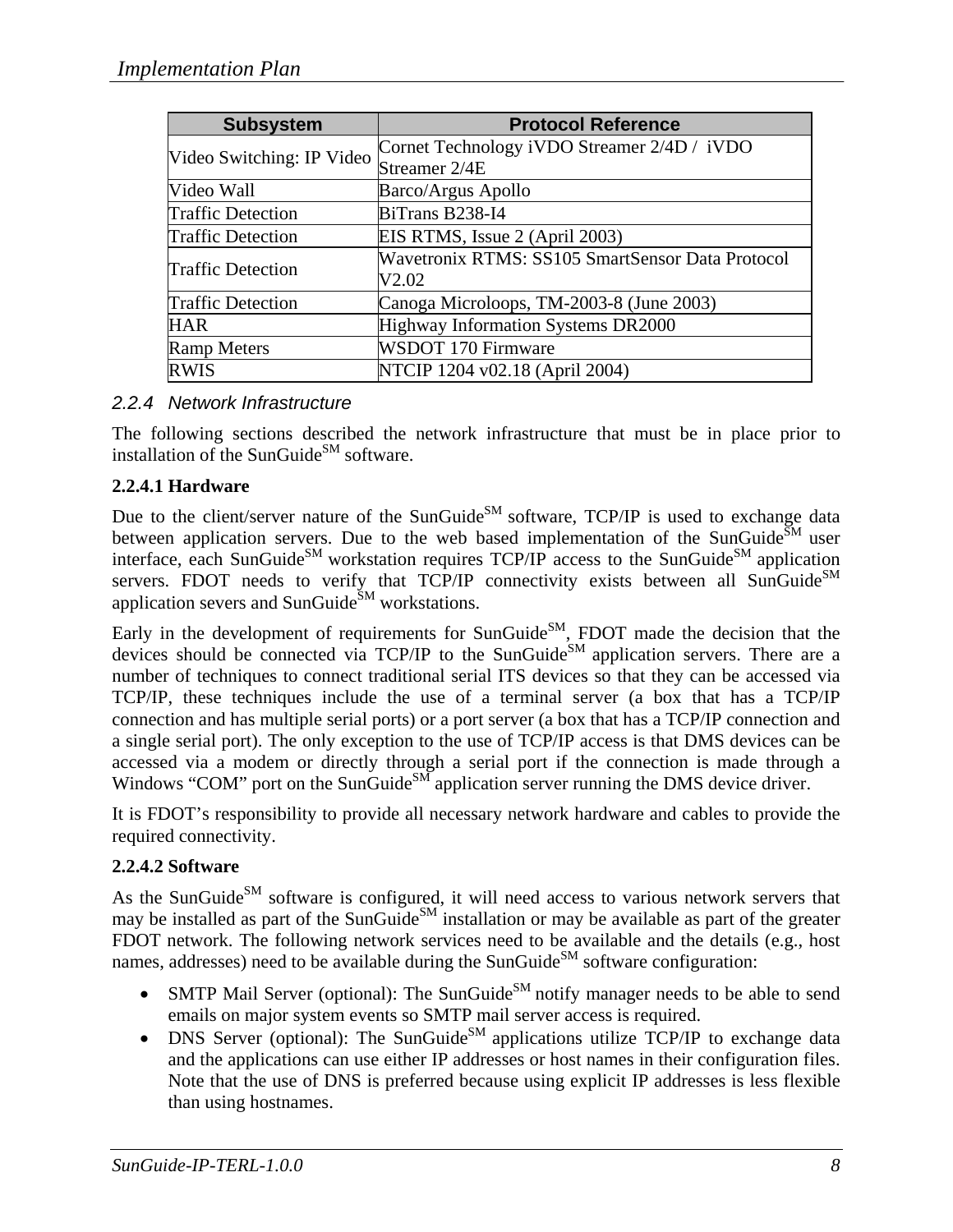• Time Server (optional): It is recommended that all SunGuide<sup>SM</sup> computers be synchronized to a common time source as it is desirable during diagnostics to have the same time on all SunGuide<sup>SM</sup> systems.

## *2.2.5 Device Worksheets*

The following sections describe the information that must be collected about each device that is to be utilized by the SunGuide<sup>SM</sup> software.

# **2.2.5.1 CCTV Worksheet**

The following data needs to be collected for each CCTV to be configured:

| Camera Name                   | Unique name of camera                                            |
|-------------------------------|------------------------------------------------------------------|
| Center Id                     | Unique name of center where camera resides                       |
|                               | Specifies the protocol (values: SNMP, SNMP(PMPP))                |
| Protocol                      | for camera                                                       |
| <b>Poll Process</b>           | Name of driver for camera                                        |
| Manufacturer                  | Manufacturer of camera                                           |
| <b>Location Description</b>   | Description of where camera resides                              |
| Roadway                       | Roadway of where camera resides                                  |
| Direction                     | Direction of roadway where camera is installed                   |
| Latitude                      | Latitude of where camera resides                                 |
| Longitude                     | Longitude of where camera resides                                |
|                               | Operational status (values: Active, Error, Failed,               |
| <b>Op Status</b>              | OutOfService) of camera                                          |
|                               | Address type (values: pmppAddress, commAddress)                  |
| Address Type 1                | for camera, if pmppAddress then camera uses SNMP                 |
|                               | (PMPP); if commAddress then camera uses SNMP                     |
|                               | Specific address type (values: portServerAddress) of             |
| Address Type2                 | Address Type 1                                                   |
| Address                       | Device address of camera                                         |
| Port Server IP                | IP address for the port server where camera resides              |
| Port Server Port Number       | Port number for the port server where camera resides             |
| <b>Community Name</b>         | Community name for camera (SNMP)                                 |
| <b>Attach to Video Device</b> | If selected, additional IP video parameters must be<br>supplied. |

The following data need to be provided for IP video:

| Video Device IP Address                                             | IP address for encoder                             |
|---------------------------------------------------------------------|----------------------------------------------------|
| <b>Blackout</b>                                                     | Determines if camera restricted                    |
| Video Device Type                                                   | Type (IP video device) of video device for encoder |
| <b>IP Streaming Driver ID</b><br>Unique IP video switch driver name |                                                    |
| <b>Card Number</b>                                                  | Card number for VBrick encoder                     |
| Manufacturer                                                        | Manufacturer (values: Coretec, iMpath, Teleste,    |
|                                                                     | VBrick) of encoder                                 |
| Model                                                               | Model of encoder                                   |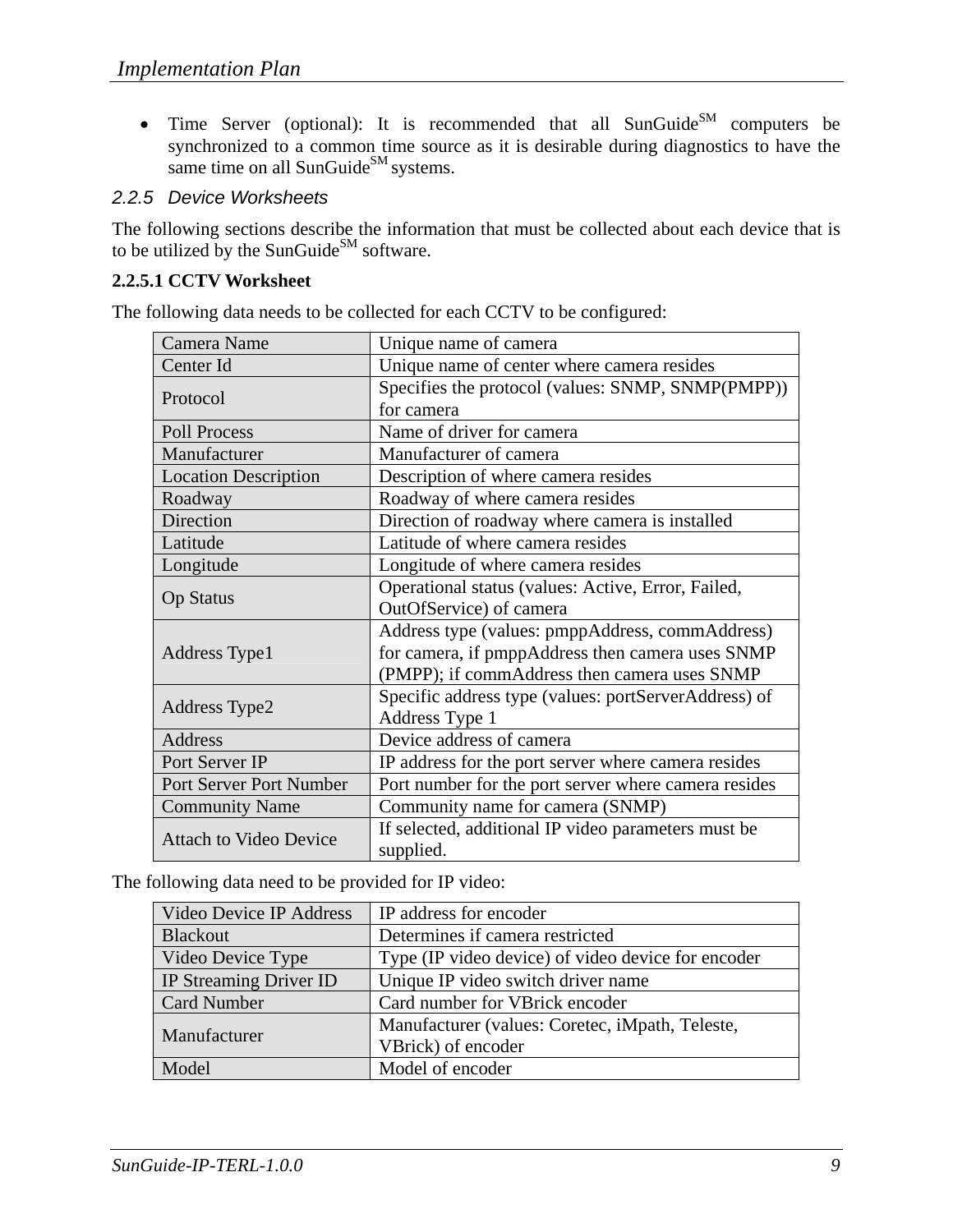| <b>Streaming Type</b>      | Streaming type (values: elementary, transport,<br>program) for encoder                                 |
|----------------------------|--------------------------------------------------------------------------------------------------------|
| <b>Secondary Interface</b> | Secondary interface for VBrick encoder which enables<br>users to maximize number of inputs for encoder |
| <b>Snapshot Requested</b>  | Determines if snapshots are generated for encoder                                                      |

### **2.2.5.2 DMS Worksheet**

The following data needs to be collected for each DMS to be configured:

| <b>Sign Name</b>              | Unique name of DMS                                     |
|-------------------------------|--------------------------------------------------------|
| Center Id                     | Unique name of center where DMS resides                |
|                               | Specifies the protocol (values: SNMP,                  |
| Protocol                      | SNMP(PMPP), MarkIV, SunGuide (for                      |
|                               | Trailblazers)) for DMS                                 |
|                               | Specifies how the DMS is connected to the              |
| <b>Connection Type</b>        | network (values: Direct, Modem, Long Distance          |
|                               | Modem)                                                 |
| <b>Poll Process</b>           | Name of driver for DMS                                 |
|                               | Amount of time the driver will wait on a response      |
| <b>Packet Timeout</b>         | from a DMS before timing out (recommended time         |
|                               | is 5 seconds)                                          |
|                               | How many times a packet is attempted before it         |
| Packet Retry Limit            | errors out, for most signs the recommended number      |
|                               | is 2, for signs prone to errors, this can be increased |
|                               | How many times a command is attempted before it        |
| <b>Command Retry Limit</b>    | errors out, a command consists of multiple packets.    |
|                               | Recommended number is 1                                |
| <b>Op Status</b>              | Operational status (values: Active, OutOfService)      |
|                               | of DMS                                                 |
| <b>Type</b>                   | Values: Fiber Optic, LED, Flip-Disk, Shutter           |
| Manufacturer                  | Values: FDS, IDI, MarkIV, Telespot, Skyline            |
| Number of Lines               | Number of displayable lines                            |
| <b>Beacons</b>                | Whether the sign has beacons, if so, specify the       |
|                               | beacon address                                         |
| Day Brightness Level          | The numeric value for brightness setting in the        |
|                               | daytime                                                |
| <b>Night Brightness Level</b> | The numeric value for brightness setting in the        |
|                               | nighttime                                              |
| <b>Location Description</b>   | A text field describing the location of the DMS        |
| Roadway                       | Roadway on which this DMS resides                      |
| Direction                     | The direction of the roadway on which this DMS         |
|                               | resides                                                |
| Latitude                      | Latitude of where this DMS resides                     |
| Longitude                     | Longitude of where this DMS resides                    |
| Number of Columns             | Number of characters that can be displayed using a     |
|                               | normal font                                            |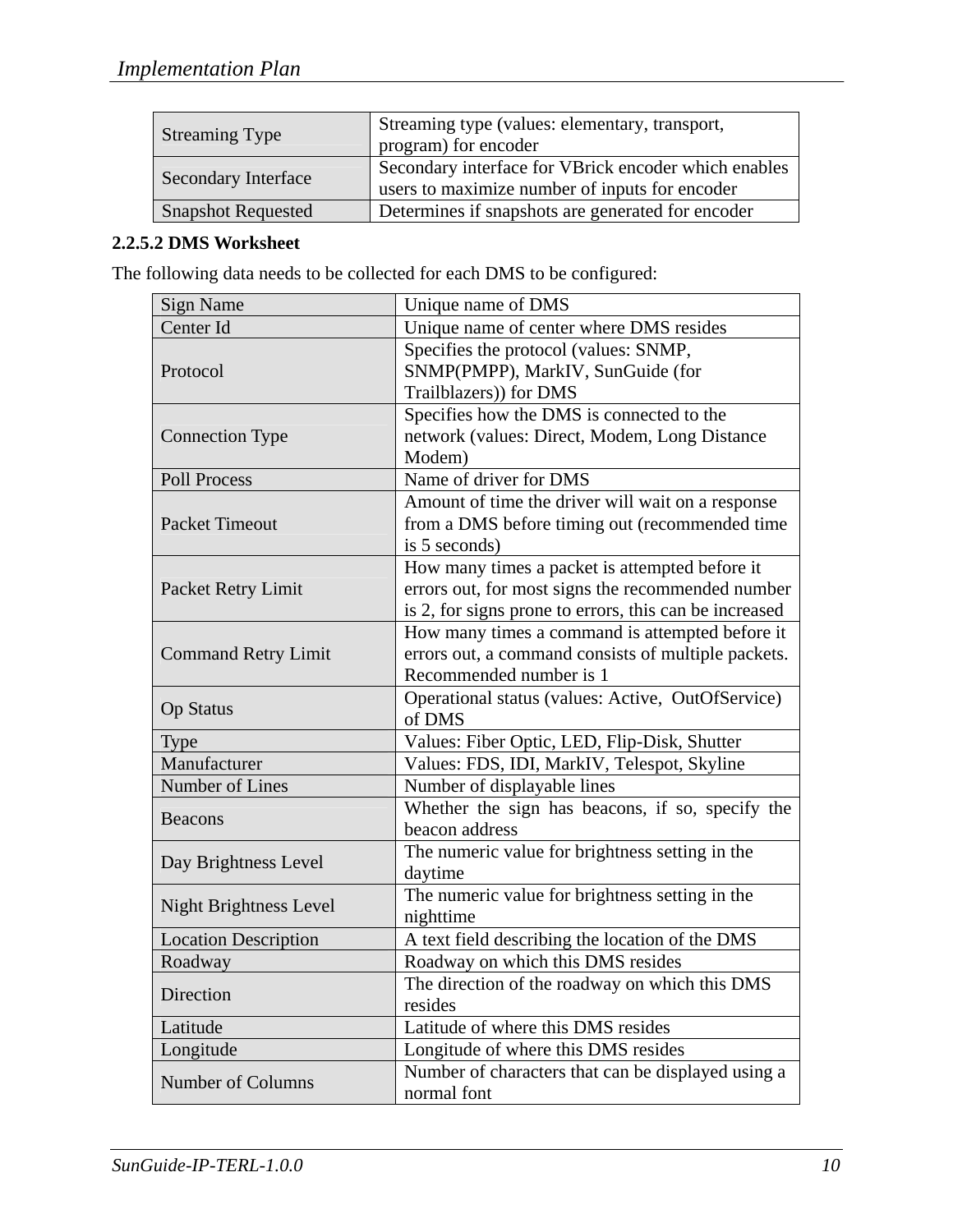| <b>Beacon Address</b> | The address on which the sign receives             |
|-----------------------|----------------------------------------------------|
|                       | activate/deactivate beacon requests                |
|                       | Address type (values: PMPP, SunGuide, MarkIV)      |
|                       | for DMS, if PMPP then DMS protocol should be       |
| Address Type 1        | SNMP (PMPP); if SunGuide or MarkIV, then           |
|                       | DMS uses same protocol name                        |
| Address Type 2        | Specific address type (values: Direct, PortServer, |
|                       | Dialup) of Address Type 1                          |
| Address               | Device address of DMS                              |
| <b>Community Name</b> | Community name for DMS (SNMP)                      |

The following data need to be provided for DMSs connected via a TCP/IP connection:

| <b>IP</b> Address | IP address for the port server where DMS resides            |
|-------------------|-------------------------------------------------------------|
| Port Number       | <b>Port number for the port server where DMS</b><br>resides |

The following data need to be provided for DMSs connected directly via a serial port:

| Communications port | Communications port to which the DMS is    |
|---------------------|--------------------------------------------|
|                     | connected                                  |
| <b>Baud Rate</b>    | This should match the baud rate of the DMS |
| Data Bits           | This should match the data bits the DMS is |
|                     | expecting                                  |
| <b>Stop Bits</b>    | This should match the stop bits the DMS is |
|                     | expecting                                  |
| Parity              | This should match the parity the DMS is    |
|                     | expecting                                  |

The following data need to be provided for DMSs connected via a modem:

| Phone Number     | Phone number for the DMS, should include any<br>prefix needed for dialing |
|------------------|---------------------------------------------------------------------------|
| <b>Baud Rate</b> | This should match the baud rate of the DMS                                |

#### **2.2.5.3 American Dynamics Keyboard Worksheet**

The following data needs to be collected for each American Dynamics keyboard to be configured:

| Identifier           | Unique name of the keyboard                            |
|----------------------|--------------------------------------------------------|
| User ID              | Unique user name to be associated with the keyboard    |
| Password             | Password that is encrypted using MD5 hashing           |
| <b>Keyboard Type</b> | Either "AD2088" or "ADCC300" depending on the          |
|                      | model to be supported                                  |
| <b>IP</b> Address    | IP address of the keyboard                             |
| Port Number          | Port number of the keyboard (this is related to the IP |
|                      | address)                                               |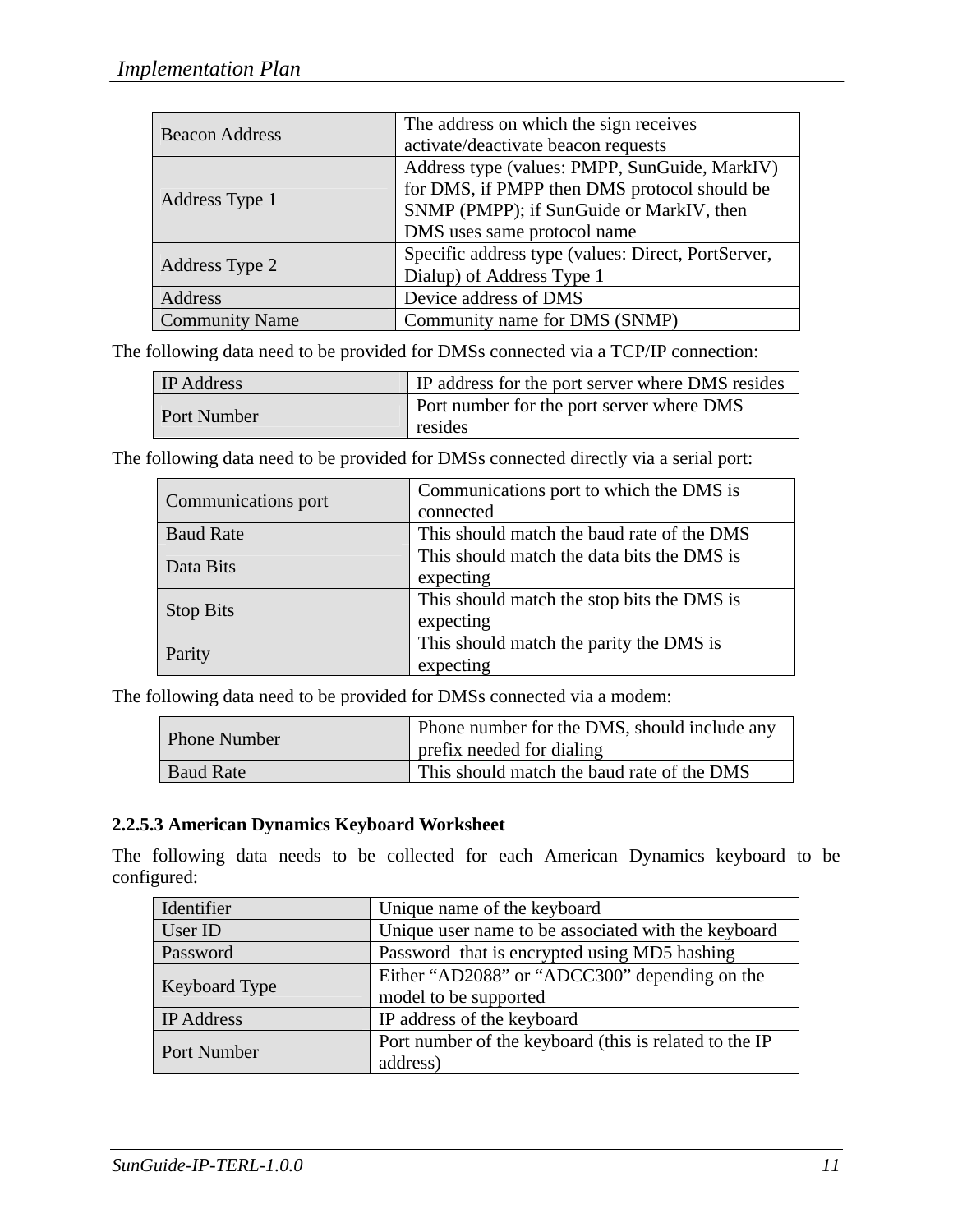# **2.2.5.4 Barco Video Wall Worksheet**

The following data needs to be collected for each CCTV to be configured:

|              | The URL where the Apollo API was installed (e.g.,    |
|--------------|------------------------------------------------------|
| URL for WSDL | http://newton/ApolloAPI if the machine that host the |
|              | Apollo software is name "Newton")                    |

#### **2.2.5.5 TSS Worksheet**

The following data need to be provided for each Highway (Route) to be in the deployment:

| Roadway Description              | Textual description of the roadway (route)         |
|----------------------------------|----------------------------------------------------|
| <b>Short Name</b>                | Short text name that will be seen by the operators |
| Directions                       | The directions that the roadway runs (can be       |
|                                  | multiple directions)                               |
| Cross Streets (multiple entries) | Textual descriptions of cross streets (that        |
|                                  | intersect the roadway); typically a roadway will   |
|                                  | have multiple cross streets                        |
| Lat Lon                          | Latitude and longitude of the intersection         |
|                                  | between the roadway and the cross street           |

| <b>Detector Name</b>        | Unique name of detector                                      |
|-----------------------------|--------------------------------------------------------------|
| Center Id                   | Unique name of center where detector resides                 |
| <b>Driver Name</b>          | Name of driver for the detector (e.g., BiTrans, RTMS)        |
| Poll Cycle                  | Time in seconds between device polls                         |
| <b>Type</b>                 | Type of detector (e.g., Loop or Radar)                       |
| Protocol                    | Specifies the protocol (values: EIS, Wavetronix,<br>BiTrans) |
| <b>Op Status</b>            | Operational status (values: Available or Offline)            |
| <b>Location Description</b> | Description of where detector resides                        |
| Roadway                     | Roadway of where detector resides                            |
| Direction                   | Direction of roadway where detector is installed             |
| Latitude                    | Latitude of where detector resides                           |
| Longitude                   | Longitude of where detector resides                          |
| <b>Address</b>              | Device address of detector                                   |
| Port Server IP              | IP address for the port server where detector resides        |
| Port Server Port Number     | Port number for the port server where detector resides       |

The following data needs to be collected for each TSS detector to be configured:

The following data needs to be collected for each lane that is to be configured:

| TSS Link         | The name of the links that will be defined in the       |
|------------------|---------------------------------------------------------|
|                  | system; links will have an association to detectors.    |
| <b>TSS Lanes</b> | For each link, the name of each lane associated with    |
|                  | the link; for each lane the zone number and description |
|                  | needs to be identified (e.g., which detection zone is   |
|                  | associated with a lane).                                |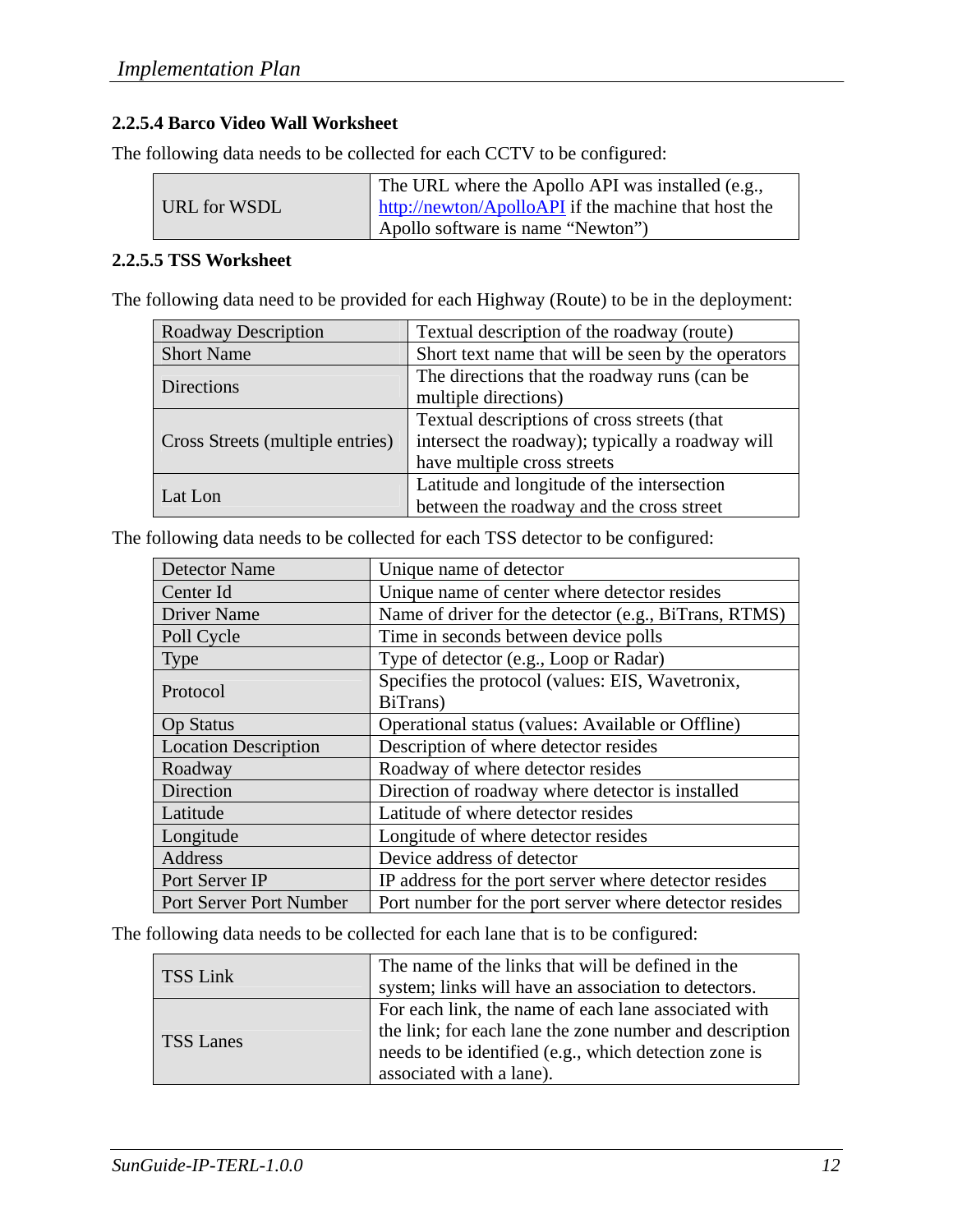The following data needs to be collected for each link that will have an alarm threshold to be configured:

| <b>TSS Link</b>    | The name of the links that will be defined in the<br>system.                                                                     |
|--------------------|----------------------------------------------------------------------------------------------------------------------------------|
| Threshold Value(s) | What the speed and occupancy values should be for<br>each threshold (this includes a start and end time)<br>value to be defined. |

#### **2.2.5.6 Tvt Worksheet**

The following data need to be provided for each travel time destination to be in the deployment:

| Used for displaying the name on a device for a<br>Destination name<br>travel time message. |
|--------------------------------------------------------------------------------------------|
|--------------------------------------------------------------------------------------------|

The following data need to be provided for each travel time message template to be in the deployment:

| Template name          | Describes the template.                        |
|------------------------|------------------------------------------------|
| Number of destinations | Number of destinations represented in this     |
|                        | template.                                      |
|                        | The message template contains tags and free    |
|                        | text used to describe the travel time message. |
|                        | For example:                                   |
|                        | [DEST1] [NEW LINE] [DIST1] [TVT1][NEW          |
| Message template text  | LINE] AT [TIME]                                |
|                        | would translate to this message:               |
|                        | PALMETTO-EXIT 7                                |
|                        | 7 MI 13-16 MIN                                 |
|                        | AT 2:46 PM                                     |

The following data needs to be collected for each travel time link to be configured:

| Travel time link name       | Name of the travel time link.                           |
|-----------------------------|---------------------------------------------------------|
| Link description            | Description of the link.                                |
| <b>Associated TSS links</b> | TSS links that supply data for this travel time<br>link |

The following data needs to be collected for each device template that is to be configured:

| Device id        | Name of the device for which to setup the template.                            |
|------------------|--------------------------------------------------------------------------------|
| Message template | The template to use for this device.                                           |
| Destination data | Which destinations and travel time links are used for<br>this device template. |
| Enabled          | Whether travel times should be enabled for this<br>device.                     |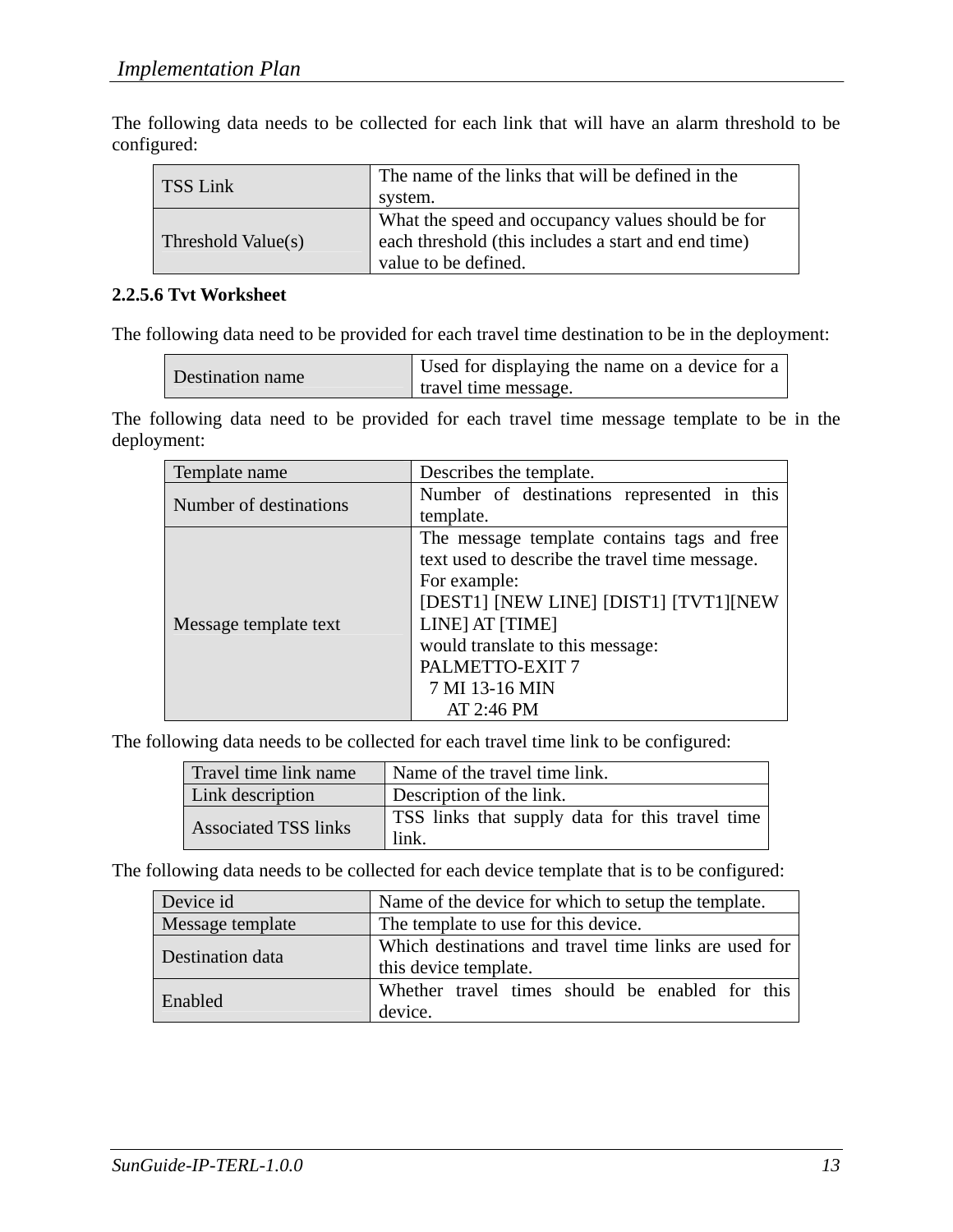| Frequency        |           | How often travel time messages should be generated. |  |  |  |
|------------------|-----------|-----------------------------------------------------|--|--|--|
| Message priority |           | What message priority should be used for the        |  |  |  |
|                  | messages. |                                                     |  |  |  |

The following data needs to be collected for travel time options:

#### **2.2.5.7 Ramp Metering Subsystem (RMS) Worksheet**

The following roadway and controller configuration should be gathered for both a TSS Detector and an RMS controller. A TSS Detector must be created first with Links/Lanes uniquely identifying which are for Advanced Ramp Queue (ARQ), Ramp Queue (RQ) and Main Lane (ML). These will be used to associate as fuzzy lanes by the RMS Subsystem and is necessary to properly link the RMS and TSS subsystems. The basic configuration information for these subsystems is an exact mirror.

| <b>Detector Name</b>        | Unique name of detector                                |
|-----------------------------|--------------------------------------------------------|
| Center Id                   | Unique name of center where detector resides           |
| <b>Driver Name</b>          | Name of driver for the detector (e.g., BiTrans, RTMS,  |
|                             | WsDotTss) Note: Specify WsDotTss                       |
| Poll Cycle                  | Time in seconds between device polls                   |
| Type                        | Type of detector (e.g., Loop or Radar)                 |
| Protocol                    | Specifies the protocol (values: EIS, Wavetronix,       |
|                             | BiTrans) Note: Select BiTrans                          |
| <b>Op Status</b>            | Operational status (values: Available or Offline)      |
| <b>Location Description</b> | Description of where detector resides                  |
| Roadway                     | Roadway of where detector resides                      |
| Direction                   | Direction of roadway where detector is installed       |
| Latitude                    | Latitude of where detector resides                     |
| Longitude                   | Longitude of where detector resides                    |
| Address                     | Device address of detector                             |
| Port Server IP              | IP address for the port server where detector resides  |
| Port Server Port Number     | Port number for the port server where detector resides |

The following data needs to be collected for each TSS detector to be configured:

The following data need to be provided for each Highway (Route) to be in the deployment:

| <b>Roadway Description</b>       | Textual description of the roadway (route)         |  |  |  |
|----------------------------------|----------------------------------------------------|--|--|--|
| <b>Short Name</b>                | Short text name that will be seen by the operators |  |  |  |
| <b>Directions</b>                | The directions that the roadway runs (can be       |  |  |  |
|                                  | multiple directions)                               |  |  |  |
|                                  | Textual descriptions of cross streets (that        |  |  |  |
| Cross streets (multiple entries) | intersect the roadway); typically a roadway will   |  |  |  |
|                                  | have multiple cross streets                        |  |  |  |
|                                  | Latitude and Longitude of the intersection         |  |  |  |
| Lat Lon                          | between the roadway and the cross street           |  |  |  |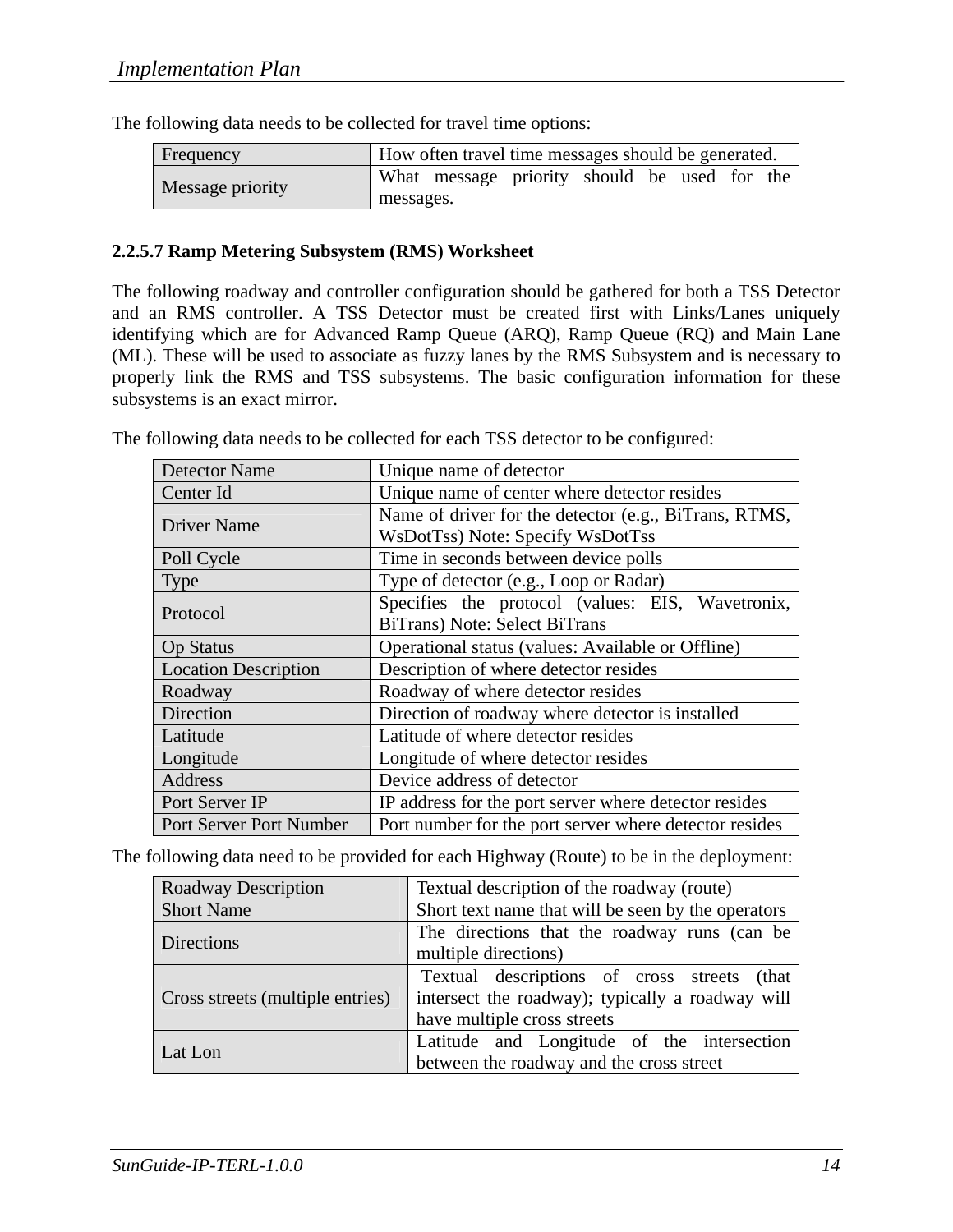| <b>Controller Name</b>         | Unique name of the controller, must match the related    |
|--------------------------------|----------------------------------------------------------|
|                                | TSS detector                                             |
| <b>Driver Name</b>             | The name of the driver for the controller (e.g., Bitran- |
|                                | 170)                                                     |
|                                | The name of the protocol being used. (Current values:    |
| <b>Protocol Name</b>           | Bitran-170)                                              |
|                                | Textual description of the location the controller       |
| <b>Location Description</b>    | resides                                                  |
| Roadway                        | Roadway where the controller resides                     |
| Direction                      | Direction of roadway where the controller resides        |
| Latitude                       | Latitude where the controller resides                    |
| Longitude                      | Longitude where the controller resides                   |
| Milepost                       | Milepost nearest the controller                          |
| Cross street                   | Cross street nearest the controller                      |
| Metering<br>Number of          | The number of metering lanes in the<br>ramp              |
| Lanes                          | configuration                                            |
| <b>Op Status</b>               | Operational Status (values: Active or Offline)           |
| Poll Cycle                     | Time in seconds between device polls                     |
| Default Poll Cycle             | Default value for poll cycle                             |
|                                | Type of address connection (values: Port Server or       |
| <b>Address Type</b>            | Direct)                                                  |
| <b>Address</b>                 | The device address of the controller                     |
| Port Server IP                 | IP address for the port server where controller resides  |
| <b>Port Server Port Number</b> | Port number for the port server where the controller     |
|                                | resides                                                  |

The following data needs to be collected for each RMS controller to be configured:

At this point, the defaults for firmware parameters, fuzzy algorithms, central Time of Day configuration, and an initial metering lane configuration are configured. The controller must still have the fuzzy lanes configured, firmware parameters updated to include lane and loop configurations. Firmware parameters are configured from the GUI.

The following data needs to be collected for each fuzzy lane that is to be configured:

| TSS Link Id      | The name of the links that will be configured for fuzzy<br>lane inputs                  |
|------------------|-----------------------------------------------------------------------------------------|
| <b>TSS Lanes</b> | For each link, the Lane of the link to associate                                        |
| Lane Type        | The fuzzy lane type. The required inputs for the fuzzy<br>logic are US, DS, RQ, ARQ, ML |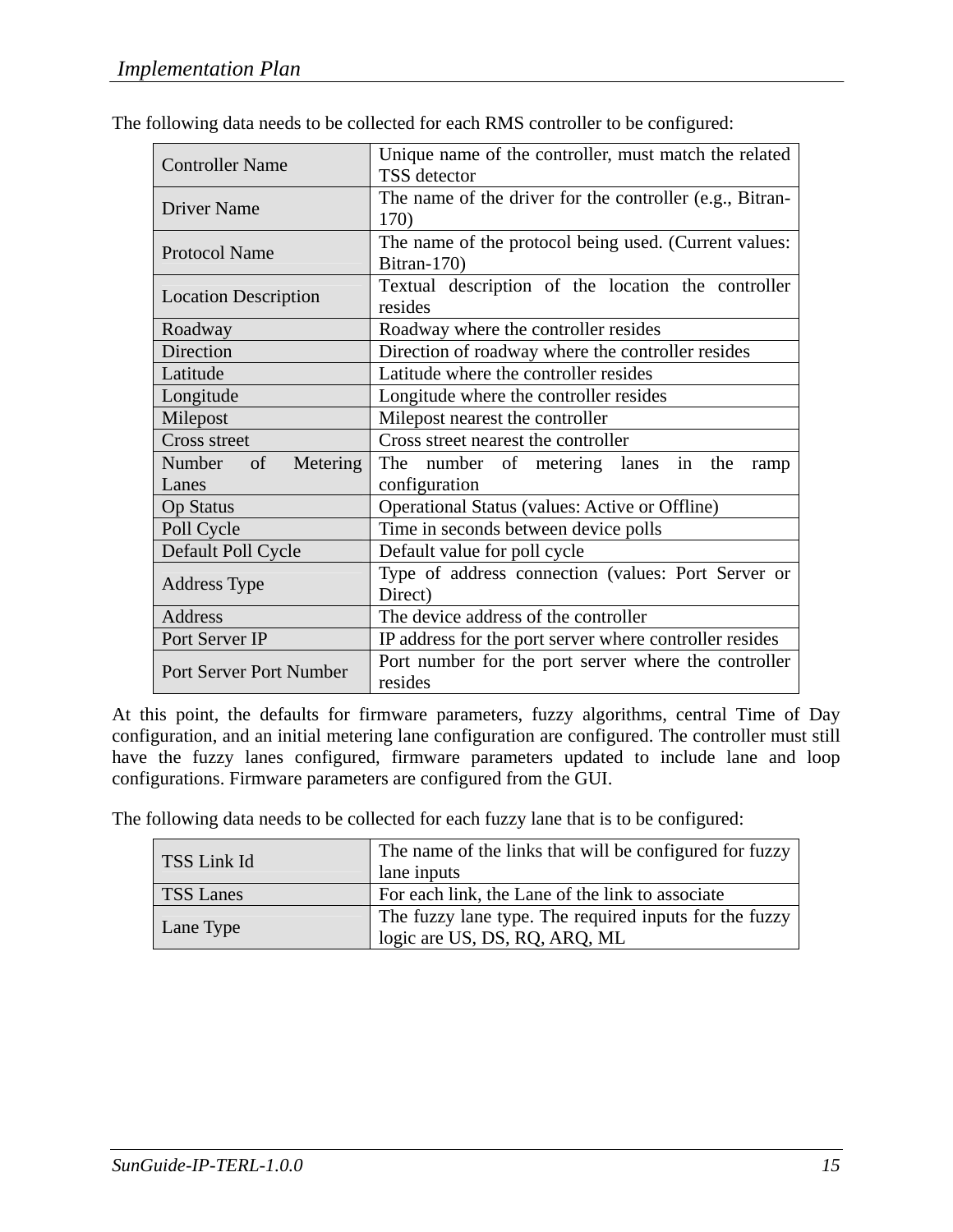| <b>Rule Weights</b>         | Values for the Rule weights used by the fuzzy logic<br>algorithms       |
|-----------------------------|-------------------------------------------------------------------------|
|                             | Fuzzy Metering Params The fuzzy metering pram name (values: OC, SP, DO, |
| Name                        | DS, QO, AQO, MR)                                                        |
| Limit values                | The high and low limits for each parameter                              |
| <b>Metering Lane Number</b> | The metering lane number that the parameters apply to                   |

The following data needs to be collected for each Fuzzy Parameter to be configured:

Finally, the loop values must be assigned to the controllers. This is accomplished by accessing the loop data values on the Firmware Params dialog. For each controller, select the value that pertains to the selected loop. There is a possible 40 loop inputs. The Advanced Ramp Queue, Ramp Queue and Mainline loop numbers associate with the related TSS detector zone assignment (Example: RMC\_D6\_01 Controller Loop 1 is assigned as a Mainline Metering Station, TSS Detector RMC\_D6\_01 Lane RMC\_D6\_01-ML::RMC\_D6\_01-ML-lane 1 is assigned to zone 1. RMC\_D6\_01-ML::RMC\_D6\_01-ML-lane 1 is associated as a fuzzy lane input for ML). In addition various firmware parameters may need to be set for proper metering to occur.

#### **2.2.5.8 Safety Barrier Worksheet**

The following data needs to be collected for each Safety Barrier station to be configured:

| <b>Safety Barrier Station</b><br>Name | Unique name of Safety Barrier station                 |
|---------------------------------------|-------------------------------------------------------|
| Driver                                | Name of driver for station                            |
| Roadway                               | Roadway of where station resides                      |
| Direction                             | Direction of roadway where station is installed       |
| <b>Location Description</b>           | Description of where station resides                  |
| Latitude                              | Latitude of where station resides                     |
| Longitude                             | Longitude of where station resides                    |
|                                       | Identifying number of the Programmable Logic          |
| PLC ID                                | Controller (PLC)                                      |
| Unit ID                               | Identifying number of the Safety Barrier Station      |
| <b>Op Status</b>                      | Operational Status (values: Active, Failed, Error or  |
|                                       | OutofService)                                         |
| <b>Lamp Status</b>                    | Normal, Barrier Event, Failed                         |
| <b>Switch State</b>                   | Normal, Barrier Event, Failed                         |
| Address                               | Device address of station                             |
| Port Server IP                        | IP address for the port server where station resides  |
| Port Server Port Number               | Port number for the port server where station resides |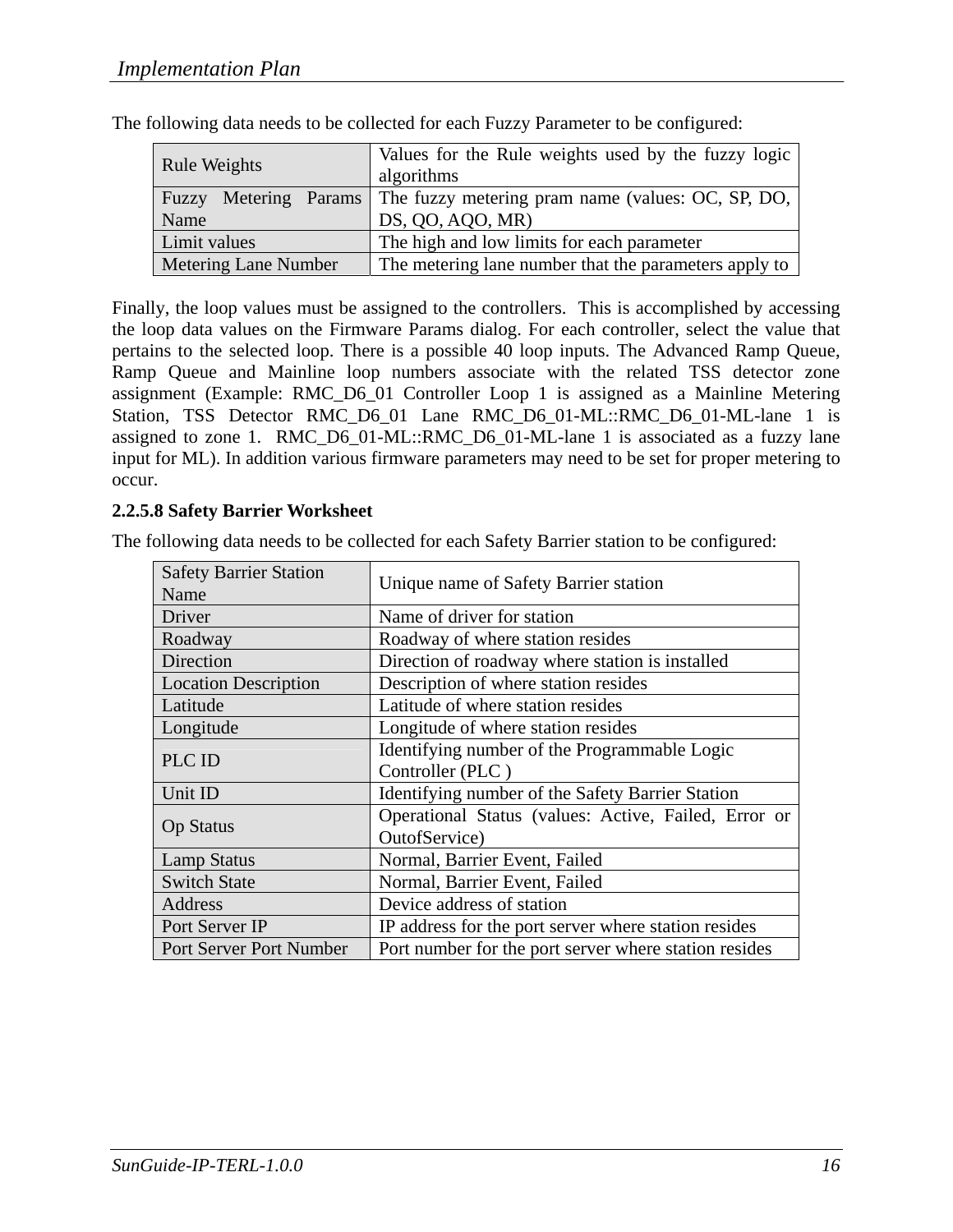# **2.2.5.9 RWIS Worksheet**

The following data needs to be collected for each RWIS station to be configured:

| <b>RWIS Station Name</b>    | Unique name of RWIS station                           |
|-----------------------------|-------------------------------------------------------|
| Center Id                   | Unique name of center where station resides           |
| Protocol                    | Must be NTCIP (SNMP)                                  |
| Driver                      | Name of driver for station                            |
| Manufacturer                | Manufacturer of station                               |
|                             | Operational status (values: Active, Error, Failed,    |
| <b>Op Status</b>            | OutOfService) of station                              |
| <b>Location Description</b> | Description of where station resides                  |
| Roadway                     | Roadway of where station resides                      |
| Direction                   | Direction of roadway where station is installed       |
| Latitude                    | Latitude of where station resides                     |
| Longitude                   | Longitude of where station resides                    |
| Address Type1               | Address type PMPP                                     |
| <b>Address Type2</b>        | Specific address type: portServer                     |
| Address                     | Device address of station                             |
| Port Server IP              | IP address for the port server where station resides  |
| Port Server Port Number     | Port number for the port server where station resides |
| <b>Community Name</b>       | Community name for station (SNMP)                     |

#### **2.2.5.10 HAR Worksheet**

The following data needs to be collected for each HAR radio to be configured:

| <b>HAR Radio Name</b>       | Unique name of radio                               |
|-----------------------------|----------------------------------------------------|
| Center Id                   | Unique name of center where radio resides          |
| Protocol                    | Must be DR 2000                                    |
| Driver                      | Name of driver for radio                           |
| Manufacturer                | Manufacturer of radio                              |
|                             | Operational status (values: Active, Error, Failed, |
| <b>Op Status</b>            | OutOfService) of radio                             |
| <b>Control Number</b>       | Control number for the radio                       |
| <b>Access Code</b>          | Access code for the radio                          |
|                             |                                                    |
| <b>Location Description</b> | Description of where radio resides                 |
| Roadway                     | Roadway of where radio resides                     |
| Direction                   | Direction of roadway where radio is installed      |
| Latitude                    | Latitude of where radio resides                    |
| Longitude                   | Longitude of where radio resides                   |
| <b>Beacons</b>              | Does / does not have beacons                       |
| Header slot                 | Number of header slots                             |
| Footer slot                 | Number of footer slots                             |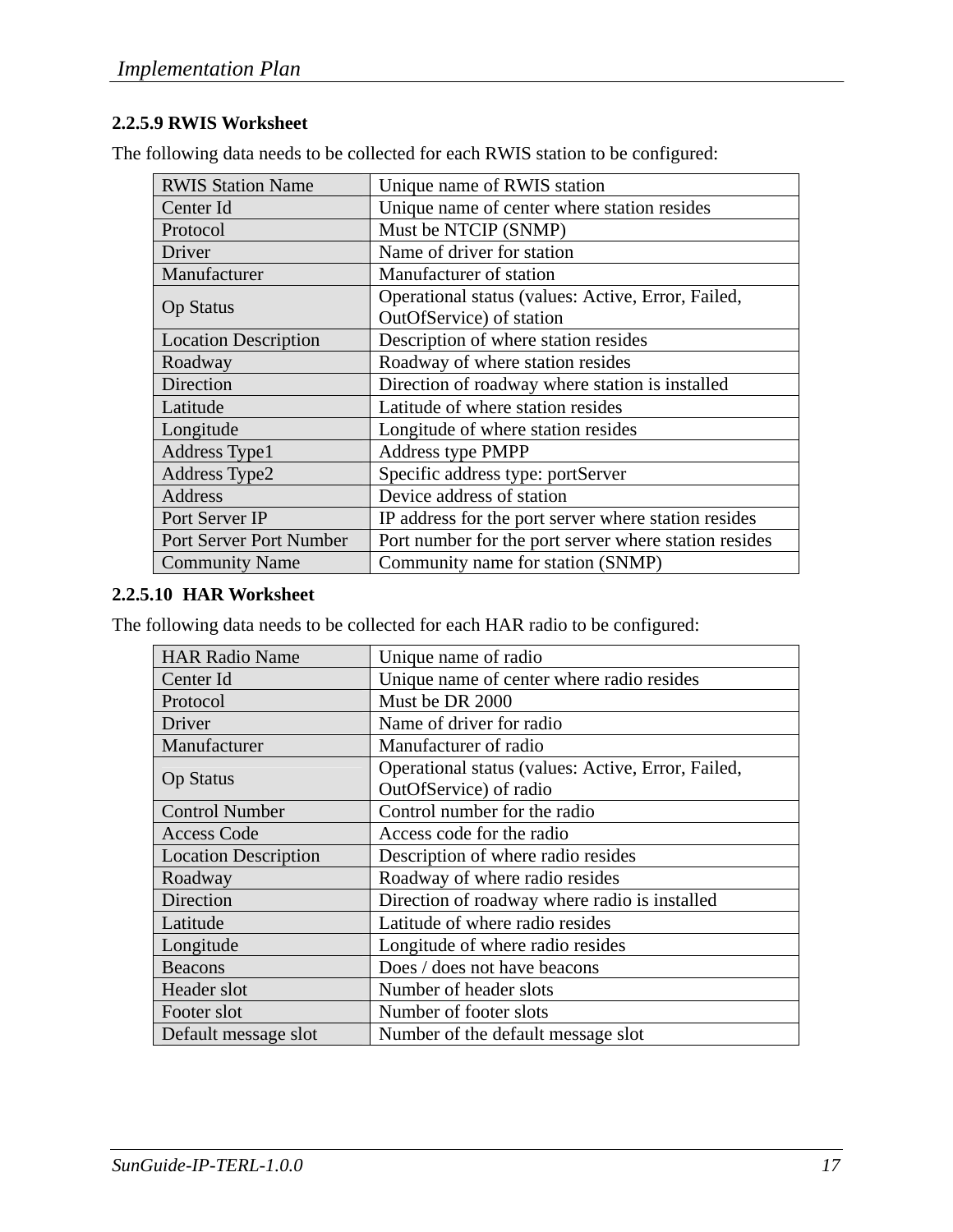### **2.2.5.11 IMS Worksheet**

The following data needs to be collected for each IMS vendor.

| <b>Vendor Name</b>            | Vendor name                                             |
|-------------------------------|---------------------------------------------------------|
| Vendor Website                | Vendor website                                          |
| Contacts                      | Specific contacts at the listed vendor                  |
| Equipment Type For<br>Contact | Equipment for which contact is responsible.             |
| Address                       | Address of vendor (address line 1, line 2, city, state, |
|                               | postal code, etc.)                                      |
| Telephone                     | Vendor telephone number                                 |
| Email                         | Vendor email address                                    |

The following data needs to be collected for each IMS location

| Name        | Name of location                            |
|-------------|---------------------------------------------|
| Type        | Install type, other, repair shop, warehouse |
| Description | Type of location                            |
| Roadway     | Roadway on which location is located.       |
| Direction   | Roadway direction (N, S, E, W)              |
| Latitude    | Latitude in micro degrees of location       |
| Longitude   | Longitude in micro degrees of location      |

The following data needs to be collected for each IMS piece of equipment.

| Manufacturer            | Equipment manufacturer                  |
|-------------------------|-----------------------------------------|
| Serial Number           | Equipment serial number                 |
| <b>Firmware Version</b> | Firmware version installed in equipment |
| <b>Location</b>         | Location of equipment                   |
| Installation Date       | Date equipment installed at location    |
| Model                   | Model number of equipment               |

# *2.3 SwRI: Software Installation*

The following sections describe the activities that SwRI staff will perform to install the SunGuide<sup>SM</sup> software. SwRI will need administrative level access to any computer on which SunGuide<sup>SM</sup> software or Oracle is to be installed. FDOT staff should be available to monitor and observe the software installation process.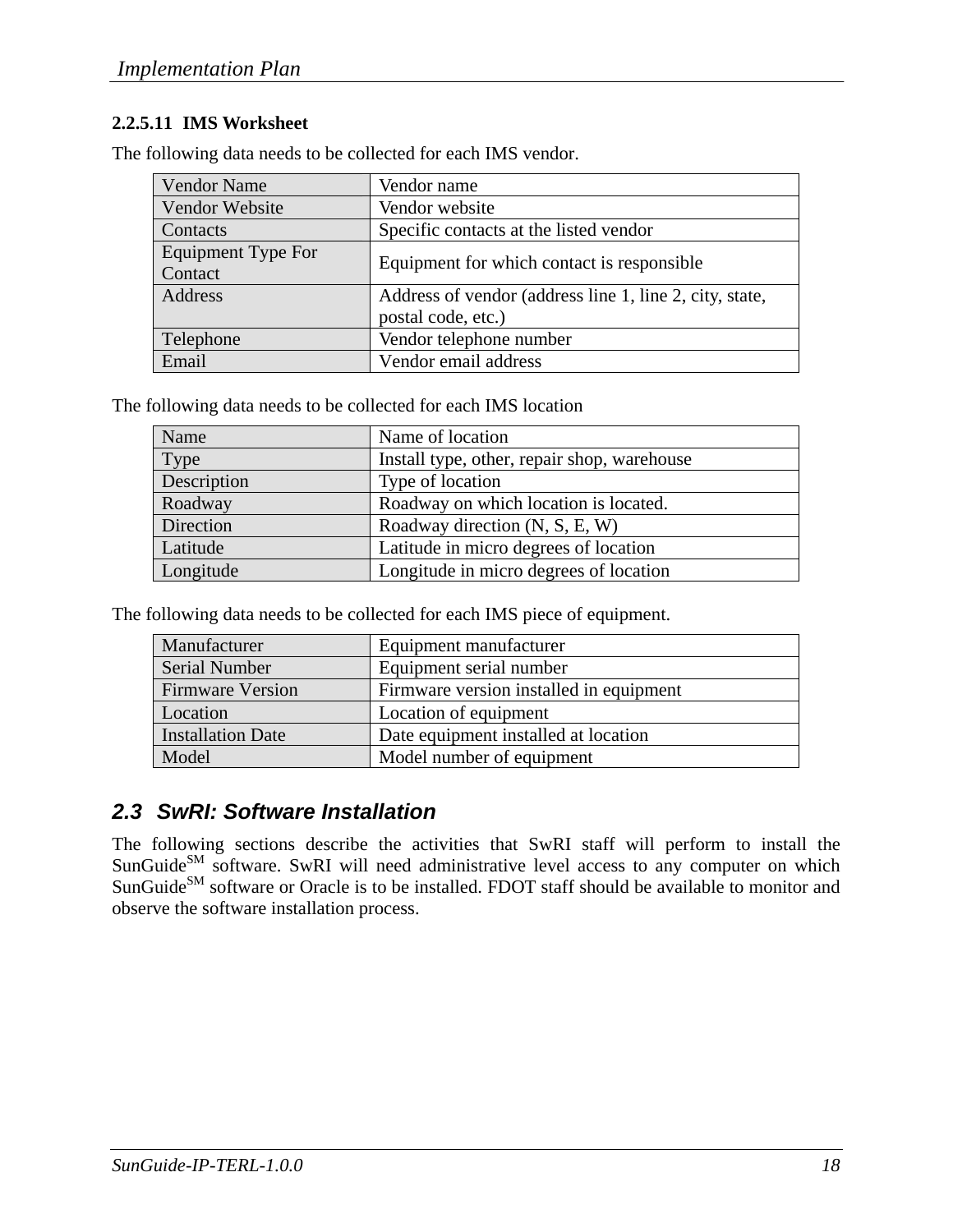# *2.3.1 Server Preparation*

The following software needs to be installed on the servers before the software installation team arrives on-site:

- Database server:
	- o Oracle 10g server, version 10.1.0.2.0
- Application servers:
	- o Oracle 10g Client, version 10.1.0.2.0
	- o IIS (Microsoft installation disk)
	- o ASP.NET (this installed as part of Microsoft IIS)
- Barco Video Wall Driver:
	- o Apollo API (version 1.7)

## *2.3.2 Workstation Preparation*

The following software needs to be installed on the workstations before the software installation team arrives on-site:

• Adobe SVG Viewer (must be acquired from Adobe.com)

## *2.3.3 Software Installation*

In order to install the SunGuide<sup>SM</sup> application software, the following steps will be performed by the software installation team:

- In a common directory with a share point accessible to the SunGuide<sup>SM</sup> application servers the following files will be installed:
	- o Install master configuration file which is named config.xml and edit the contents to match the FDOT network configuration
	- $\circ$  Install XML schemas used by the SunGuide<sup>SM</sup> applications
- Execute the database creation scripts to prepare the database for installation of the  $SunGuide<sup>SM</sup> applications$
- Using the installation instructions in the SunGuide<sup>SM</sup> *Version Description Document* (VDD) install the SunGuide<sup>SM</sup> applications

Two SunGuide<sup>SM</sup> system administration applications do not execute in a browser environment. These applications should be installed on workstations that may be used to diagnose the health and status of the system; details of the application are contained in the SUM. SwRI will install the following applications on workstations as directed by FDOT:

- Executive Handler viewer: provides an overview of currently operating SunGuide $^{SM}$ applications
- Status Logger viewer: provides the ability to review the SunGuide<sup>SM</sup> application log files

# *2.3.4 Software Configuration*

After the SunGuide<sup>SM</sup> software is installed, various configuration activities need to occur; the software installation team will perform the following configurations:

- Install and configure Status Logger on a single SunGuide<sup>SM</sup> application server (the  $SunGuide<sup>SM</sup> applications will log to this one instance of Status Logger)$
- Install and configure Executive Handler server on all SunGuide<sup>SM</sup> application servers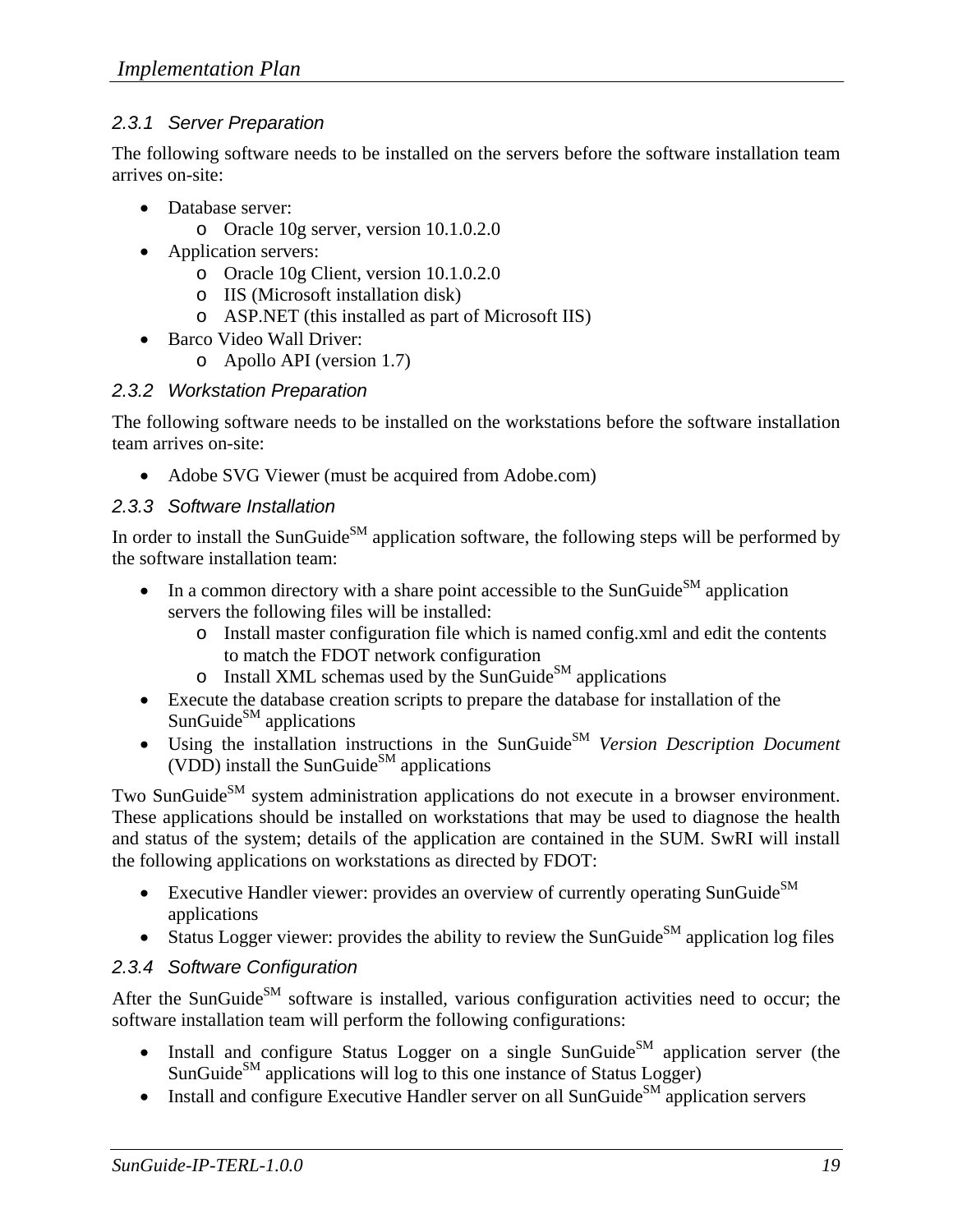• Modify the IIS to restrict access to the SunGuide<sup>SM</sup> Admin utility to users specified by FDOT

The SunGuide<sup>SM</sup> GUI is designed to load GUI components for the SunGuide<sup>SM</sup> applications. The loading (and overall performance) of the GUI can be improved if the GUI components associated with subsystems not installed is removed. The software installation team will remove the GUI components for the subsystems that were not installed.

# *2.4 FDOT: Post Software Installation*

The following sections describe the activities that FDOT staff need to perform after the SunGuide<sup>SM</sup> software deployment. SwRI staff will be available to assist and work with FDOT staff to accomplish these activities.

## *2.4.1 Populate Tables*

Based on the equipment installed at the TERL, the following tables need to be populated using the SunGuide<sup>SM</sup> Administration tool:

- User Management:
	- o Users
	- o Groups
	- o Workstations
- DMS:
	- o Device Tables
	- o Approved Words
- CCTV:
	- o Device Tables
- TSS:
	- o Device Tables
	- o Detector Maps
- Video Switching:
	- o Device Tables
- Video Wall:
	- o Device Tables
	- Ramp Metering:
		- o Device Tables
- HAR:
	- o Device Tables
- RWIS:
	- o Device Tables
- **Safety Barrier:** 
	- o Device Tables
- Incident Management:
	- o Contacts
- Miscellaneous:
	- o Centers

The SunGuide<sup>SM</sup> *Software User's Manual* (SUM) should be consulted on use of these editors.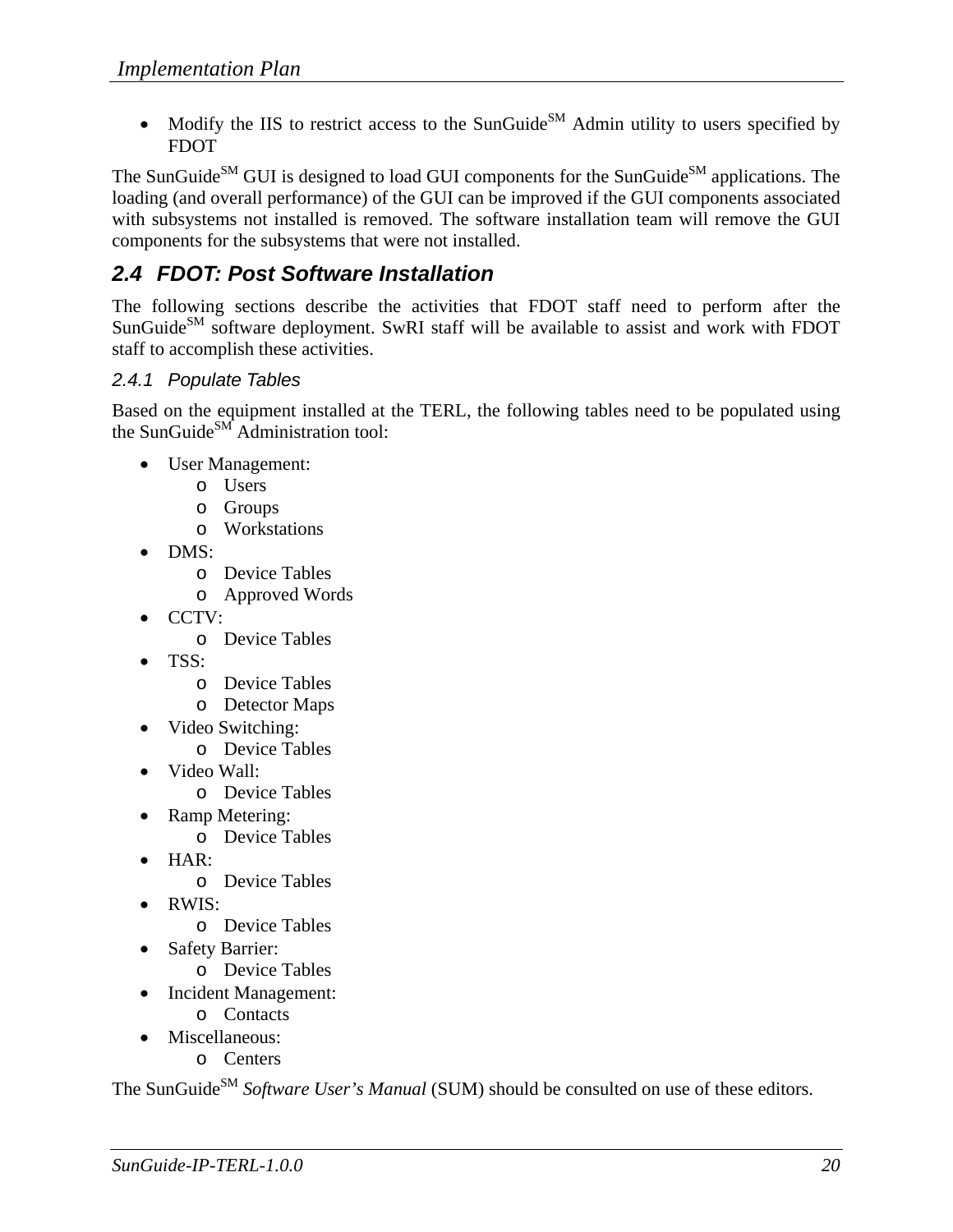# *2.4.2 Create Map Links*

Each implementation of SunGuide<sup>SM</sup> must have a Map Link layer created; this layer is used by the operator map to display instrumented sections of roadway as well as highway shields. This layer is displayed in conjunction with the DynaMap shape file data to provide a complete looking map on the operator workstation. The SUM has a section titled "Map Administration with Link Editor" that explains the use of this software. Additionally, the Map Link Editor should be used to create the shields that should be displayed.

# *2.5 FDOT/SwRI: Testing*

No formal testing is planned during the TERL installation because the TERL will be executing the Independent Validation and Verification that are being developed by FDOT. SwRI will not be participating in these testing activities at the TERL due to budget limitations.

# *2.6 Deployment Schedule*

The following schedule is proposed for the deployment. The installation team will need access to hardware devices throughout the implementation process. Note that if activities complete early and FDOT and SwRI agree, the timing for the following events may be modified to shorten the overall deployment schedule.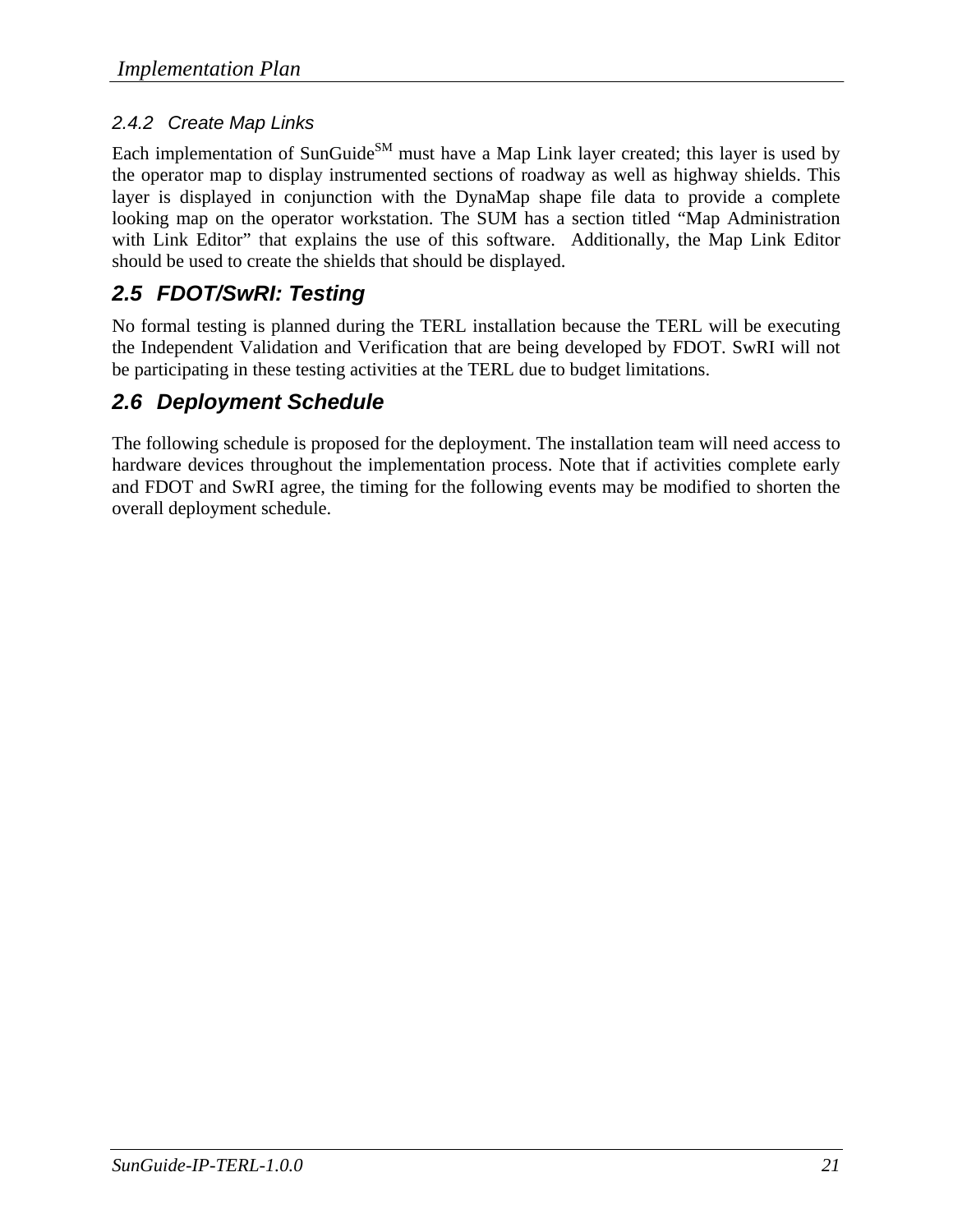# *Implementation Plan*

| ID | Task Name               | Duration | Start                 | Finish         |  |  |        |  |  |   |  |  |  |              |
|----|-------------------------|----------|-----------------------|----------------|--|--|--------|--|--|---|--|--|--|--------------|
|    |                         |          |                       |                |  |  | Week 1 |  |  |   |  |  |  |              |
|    |                         |          |                       |                |  |  |        |  |  | W |  |  |  | $\mathbf{C}$ |
|    | Server Configuration    |          | 3 days   Wed 10/11/06 | Fri 10/13/06   |  |  |        |  |  |   |  |  |  |              |
|    | <b>Install Software</b> |          | 2 days   Wed 10/11/06 | Thu 10/1 2/06  |  |  |        |  |  |   |  |  |  |              |
|    | Perform ad hoc testing  | day      | Fri $10/13/06$        | Fri $10/13/06$ |  |  |        |  |  |   |  |  |  |              |